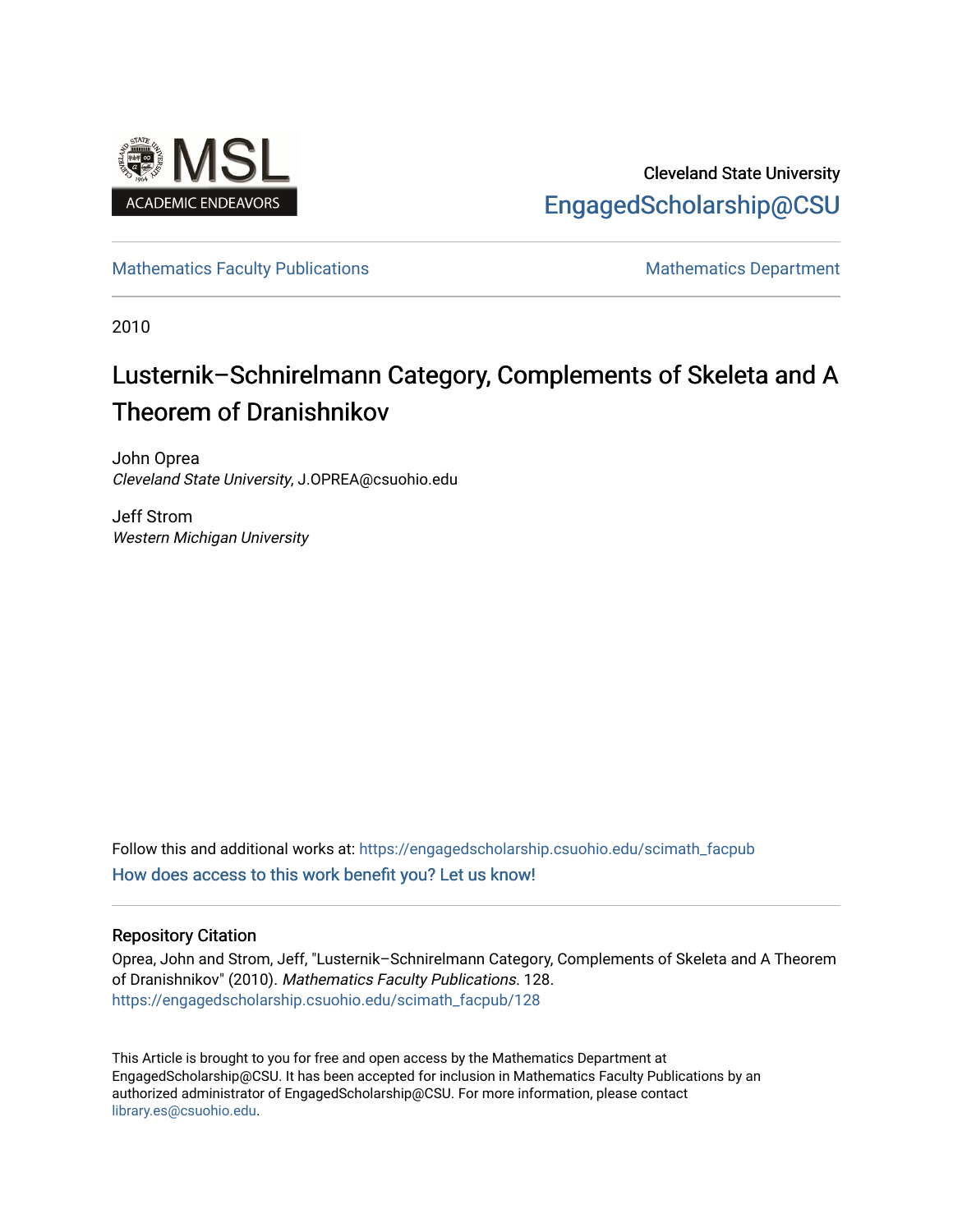### Lusternik–Schnirelmann category, complements of skeleta and a theorem of Dranishnikov

JOHN OPREA JEFF STROM

In this paper, we study the growth with respect to dimension of quite general homotopy invariants Q applied to the CW skeleta of spaces. This leads to upper estimates analogous to the classical "dimension divided by connectivity" bound for Lusternik– Schnirelmann category. Our estimates apply, in particular, to the Clapp–Puppe theory of A–category. We use  $cat^1(X)$  (which is A–category with A the collection of 1–dimensional CW complexes), to reinterpret in homotopy-theoretical terms some recent work of Dranishnikov on the Lusternik–Schnirelmann category of spaces with fundamental groups of finite cohomological dimension. Our main result is the inequality  $cat(X) \leq dim(B\pi_1(X)) + cat^1(X)$ , which implies and strengthens the main theorem of Dranishnikov [7].

Errata *Minor corrections made 11 August 2010*

55M30; 55P99

#### 1 Introduction

The *Lusternik–Schnirelmann category* of a space  $X$ , denoted cat $(X)$ , is the smallest integer k so that X can be covered by open sets  $U_0, U_1, \ldots, U_k$ , each of which is contractible to a point in  $X$ . LS category is an important numerical invariant in algebraic topology, critical point theory and symplectic geometry (see, for instance, Cornea et al [5], Clapp and Puppe [4] and Rudyak and Oprea [22]). One of the most basic estimates for LS category is (by Grossman [12] or see, for instance, Cornea et al [5])

$$
(1) \qquad \operatorname{cat}(X) \le \frac{\dim(X)}{c+1},
$$

where X is  $c$ -connected. While this inequality was originally proven for covering dimension, the fact (shown later) that LS category is a homotopy invariant allows us to take  $\dim(X)$  to mean *homotopy dimension*, the minimum covering dimension of all spaces homotopy equivalent to  $X$ . For CW or simplicial complexes, covering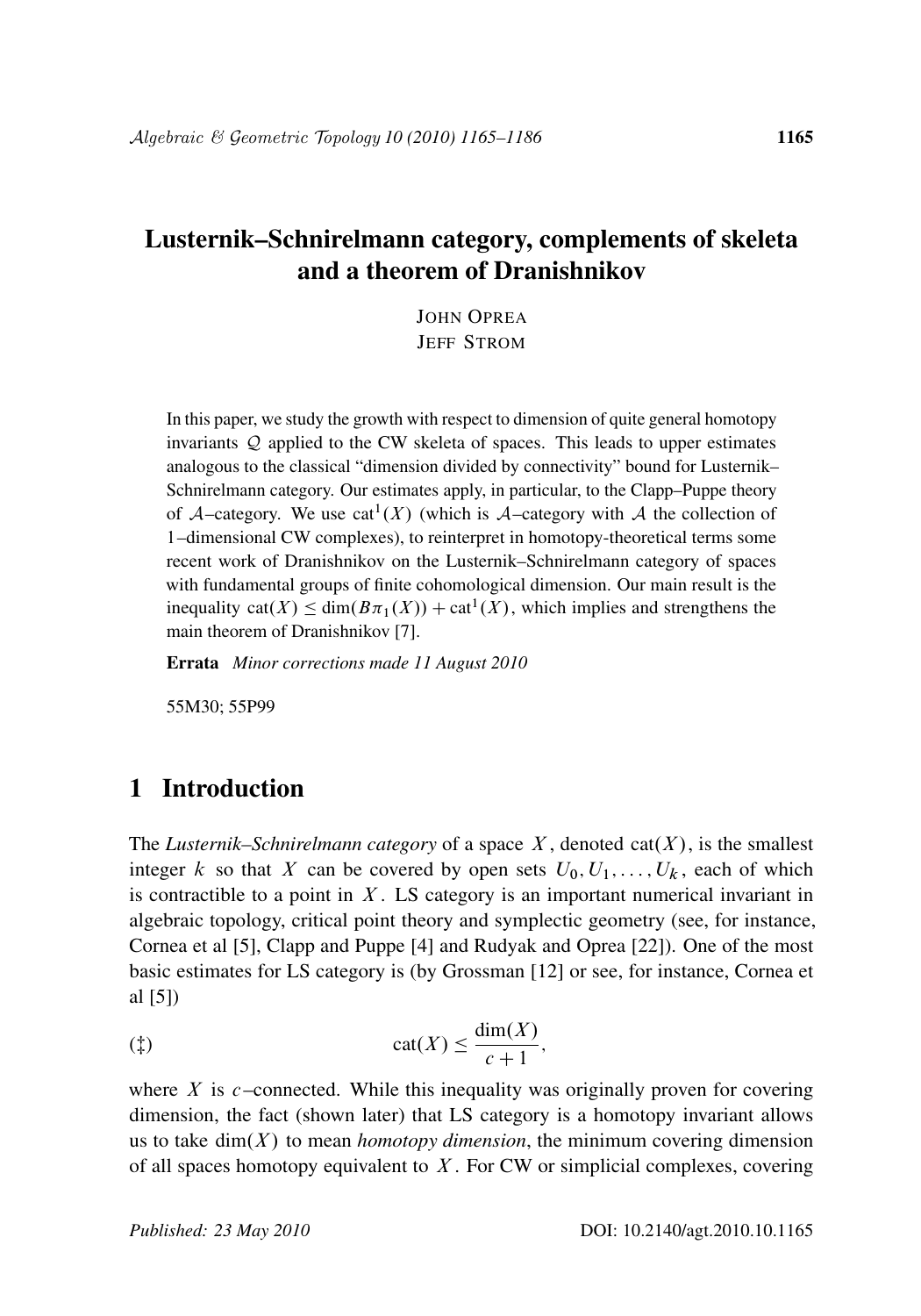dimension is the same as cellular or simplicial dimension, so for these spaces the term *homotopy dimension* means the minimum cellular or simplicial dimension of all spaces homotopy equivalent to X . Throughout the paper, "dim" shall mean *homotopy dimension* whenever we speak of it in the context of a homotopy invariant.

Note that the inequality  $(\ddagger)$  implies that a space whose category is greater than half the dimension must have a nontrivial fundamental group. In the world of closed 3–manifolds, the fundamental group completely determines the category (see Gómez-Larrañaga and González-Acuña [10], Oprea and Rudyak [19] or Švarc [26, Corollary (attributed to Berstein), page 117]). But such a result is too much to hope for in general, and the precise influence of the fundamental group on the category of the space is still rather a mystery.

In [3] (also see Švarc [26] and Dranishnikov and Rudyak [9]), Berstein discovered a very interesting connection between the fundamental group and category. If cat $(X)$  =  $\dim(X) = n$ , then there must be a class  $\alpha \in H^1(X; I(\pi))$  with  $\alpha^n \neq 0$ . Here,  $I(\pi)$ denotes the augmentation ideal of the group ring on the fundamental group  $\pi = \pi_1(X)$ . and cohomology is taken with local coefficients in  $I(\pi)$ . The same local coefficient approach has been used in [8] to show that manifolds with category equal to 2 are either surfaces or have free fundamental groups. This has given rise to further study of the LS category of CW complexes with free fundamental group (see Dranishnikov, Katz and Rudyak [8], J Strom [25] and Dranishnikov [6]).

These results led Rudyak to conjecture that the LS category of spaces whose fundamental groups have finite cohomological dimension should be asymptotically bounded above by  $\frac{1}{2}$  dim(X). Rudyak's conjecture was reformulated by Dranishnikov as the explicit upper bound

$$
cat(X) \leq dim(B\pi_1(X)) + \left\lceil \frac{dim(X) - 1}{2} \right\rceil.
$$

In the papers [6; 7], Dranishnikov proved this conjecture, first for groups with cohomological dimension  $\leq 2$  and then for arbitrary groups. The inequality is sharp for  $X = S^1$ , but other examples seem difficult to come by. Examples such as  $X = B\pi \times \mathbb{C}P^n$  suggest that it might be possible to reduce the upper bound.

**Problem 1.1** Is it true that

$$
\text{(*)}\qquad \qquad \text{cat}(X) \le \left\lceil \frac{\dim(B\pi_1(X)) + \dim(X) - 1}{2} \right\rceil?
$$

We do not address this problem here, although an implication is mentioned in Section 7.

For his proof of the conjecture, Dranishnikov introduced some novel and useful techniques for the estimation of LS category. The approach is point-set theoretic,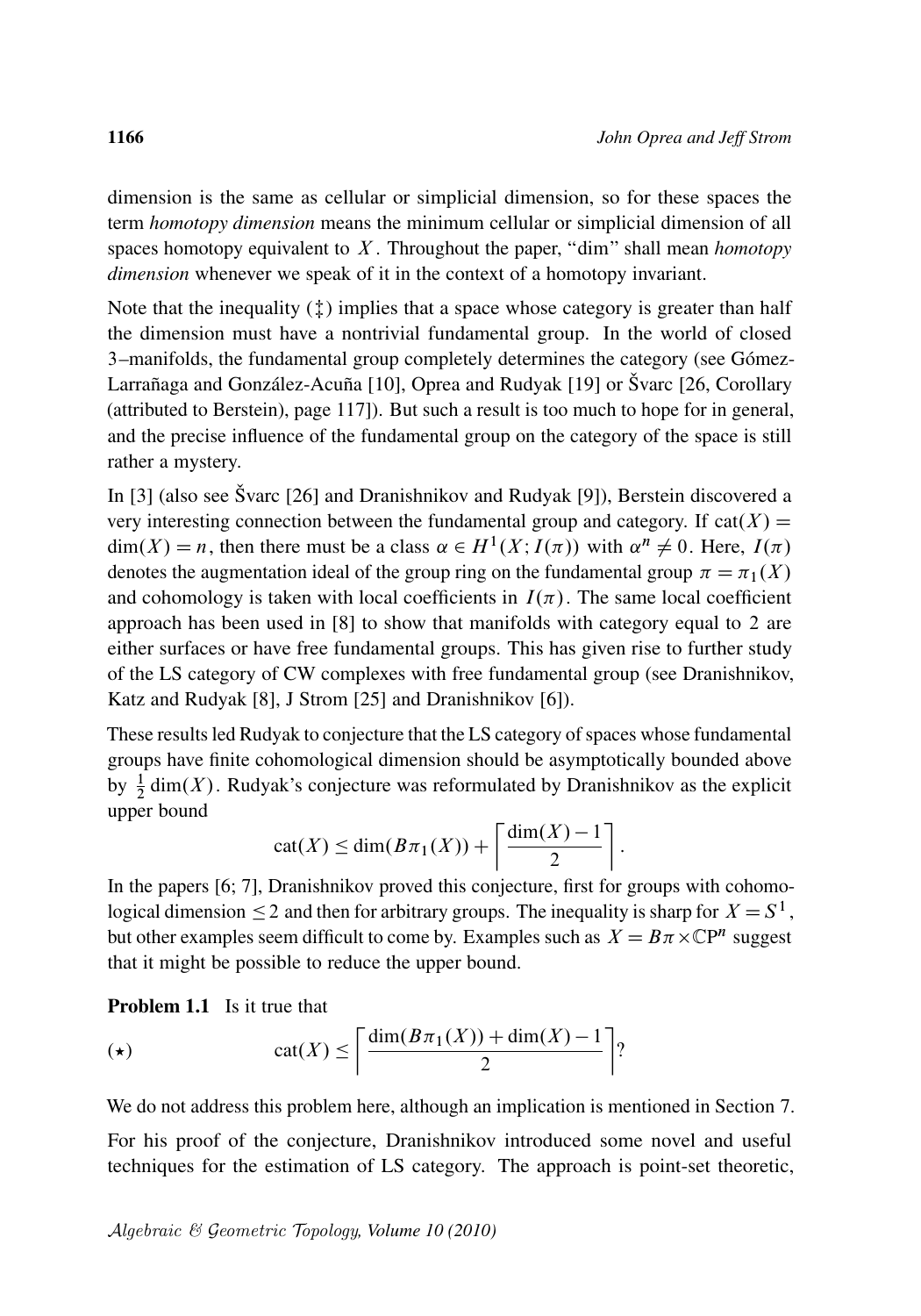involving clever manipulation of open covers, and so it does not fit neatly into the homotopy-theoretical study of LS category.

This paper grew out of our attempts to understand and reinterpret Dranishnikov's argument from a homotopy-theoretic point of view. We found that the proof of the main lemma [7, Lemma 3.2] implies a bit more than the lemma states: namely, there is an inequality between  $cat(X)$  and a certain invariant of X, which we provisionally call  $\Gamma_1(X)$  (it is unnamed in Dranishnikov's paper). We prove here that  $\Gamma_1(X)$  is in fact the  $1$ *-category*  $cat^1(X)$  defined by Clapp and Puppe [4]. Thus we have the following formula.

Theorem 1.2 (Corollary 6.2)

$$
\operatorname{cat}(X) \le \dim(B\pi_1(X)) + \operatorname{cat}^1(X) \le \dim(B\pi_1(X)) + \left\lceil \frac{\dim(X) - 1}{2} \right\rceil.
$$

A great deal of the complexity of Dranishnikov's proof arises in order to estimate  $\Gamma_1(X)$ . Once we have shown that this is simply  $cat<sup>1</sup>(X)$ , we can find this upper estimate by a different and more homotopy-theoretically satisfying method. Our alternative method depends on a fundamental relation between the skeleta of a simplicial complex and their complements (see Lemma 2.2), which implies the following estimate of the homotopy dimension of the complement of a skeleton.

**Proposition 1.3** If X is an n–dimensional simplicial complex and  $X_r$  is the r– skeleton of X, then  $X_n - X_r$  has the homotopy type of a complex of dimension at most  $n - r - 1$ .

This must certainly be known to geometric topologists, but we have not been able to find it in the literature. Moreover, we have found the result to be an extremely useful tool that is a common thread for results throughout the paper, so we give a proof in Section 2.

When X is a simplicial complex, Lemma 2.2 implies a result of Roth:  $cat(X_n - X_r) \le$  $n-r-1$  if  $X_n-X_r$  is path-connected [21, Lemma 1.6]. We must mention, though, that Roth's lemma applies to general CW complexes, while ours is valid only for simplicial complexes. Roth used his lemma – in its full generality – to derive an upper bound on the LS category of unordered configuration spaces.

More importantly for us however, Lemma 2.2 is the key to a completely new proof of the fundamental superadditivity property of categorical sequences (see Nendorf, Scoville and Strom [17]). This new proof is easily generalized, and reveals that superadditivity is actually a feature of the sequences defined in an analogous way for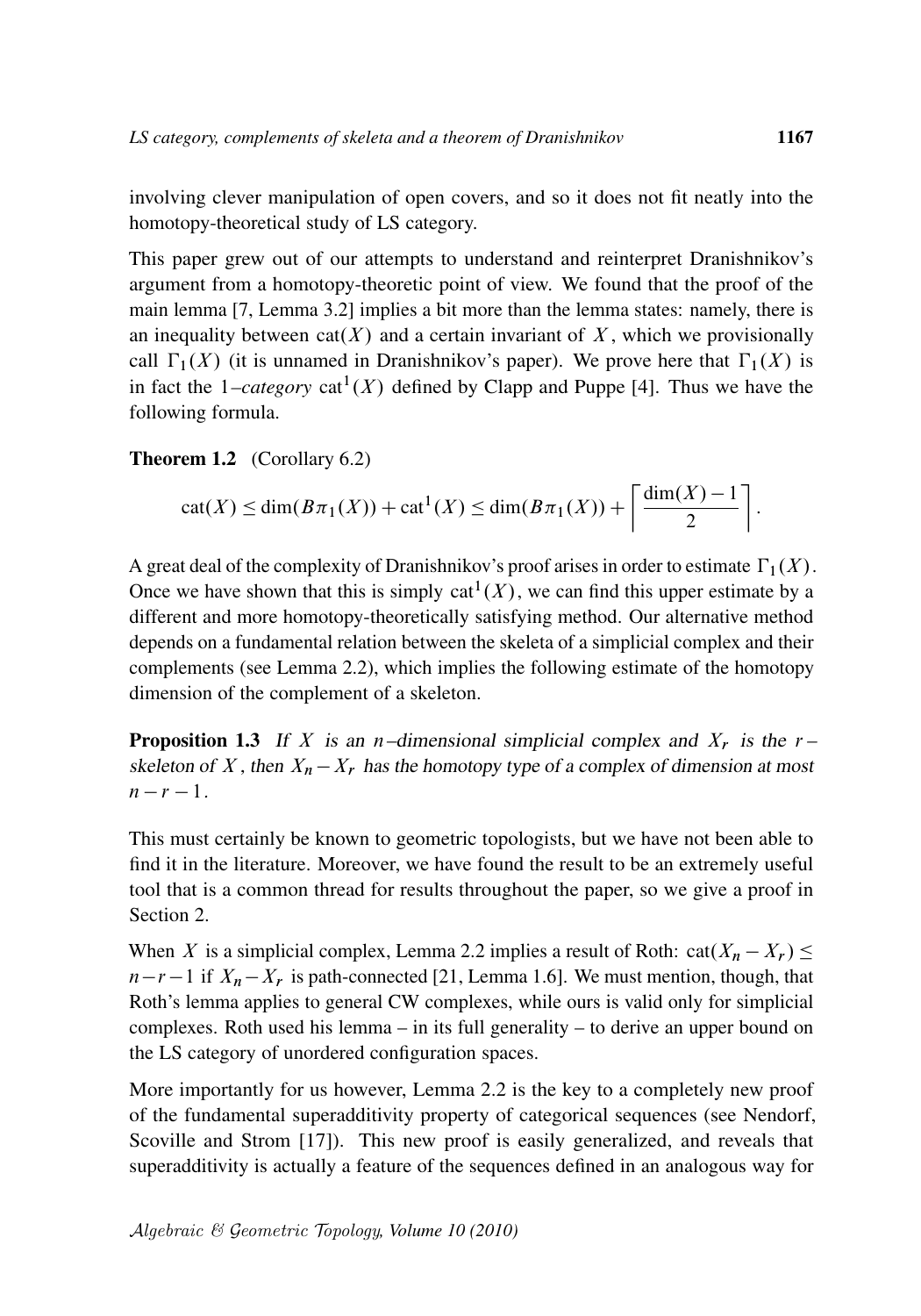a vast array of homotopy invariants  $Q$ . Superadditivity of the  $Q$ –sequence implies that  $\mathcal{Q}(X)$  is bounded above by  $\left| \dim(X)/(\text{conn}^{\mathcal{Q}}(X) + 1) \right|$ , where  $\text{conn}^{\mathcal{Q}}(X)$  is the  $Q$ –connectivity of X, defined below in Section 3. This theory applies, in particular, to 1-category [4], yielding the bound cat<sup>1</sup> $(X) \leq [(\dim(X) - 1)/2]$ .<sup>1</sup>

The conjecture proved by Dranishnikov (and reproved here) evolved from a conjecture in an earlier draft of the paper [8], which asked whether compact manifolds of dimension  $\geq 4$  and with free fundamental group must satisfy  $cat(M) < dim(M) - 1$ . In  $[25]$ , the second author showed that in fact for any CW complex X with free fundamental group,  $cat(X)$  is bounded above by, roughly,  $\frac{2}{3}$  dim(X), which was good enough to prove the conjecture above for all manifolds with  $\dim(M) > 4$ . The case  $\dim(M) = 4$  remained maddeningly out of reach, even for the much stronger result of Dranishnikov [6].

However, Brandon Strom [24] has called our attention to a lemma of Hillman [13]: a 4–dimensional Poincare duality complex with free fundamental group has the homotopy ´ type of a CW complex built by attaching a single 4–cell to a wedge of lower dimensional spheres. Thus all such spaces have category at most 2, which resolves, in the affirmative, the  $n = 4$  case of the original question. (In fact, while Hillman's result applies to Poincaré duality complexes, Matumoto and Katanaga [16] had earlier proved the same result for 4–dimensional manifolds and both these results were mentioned in the published version of  $[8]$ <sup>2</sup>)

These results also answer an old question about symplectic manifolds. Since every finitely presented group arises as the fundamental group of a closed symplectic 4–manifold, we now know that there exist non–simply connected symplectic manifolds  $M<sup>4</sup>$  (with free fundamental group) whose category is half their dimension. No examples of such spaces were previously known (although a cohomologically symplectic example was constructed in  $[2]$ ). By Poincaré duality, a 4–manifold with a nontrivial free fundamental group must have a nontrivial cup product in its cohomology, which means that

$$
cat(M^{4} \times \prod_{1}^{s} S^{2}) = s + 2 = \frac{dim(M^{4} \times \prod_{1}^{s} S^{2})}{2},
$$

and so such symplectic manifolds exist in all even dimensions. In Section 7, we shall discuss some further applications of our results to symplectic topology.

<sup>&</sup>lt;sup>1</sup>We use Dranishnikov's bound here, but note that for an integer  $r > 1$  and any integer n,  $\lfloor n/r \rfloor \le$  $\lceil (n-1)/r \rceil$  with equality holding when  $r = 2$ .

<sup>&</sup>lt;sup>2</sup>Thanks to the referee for pointing these items out.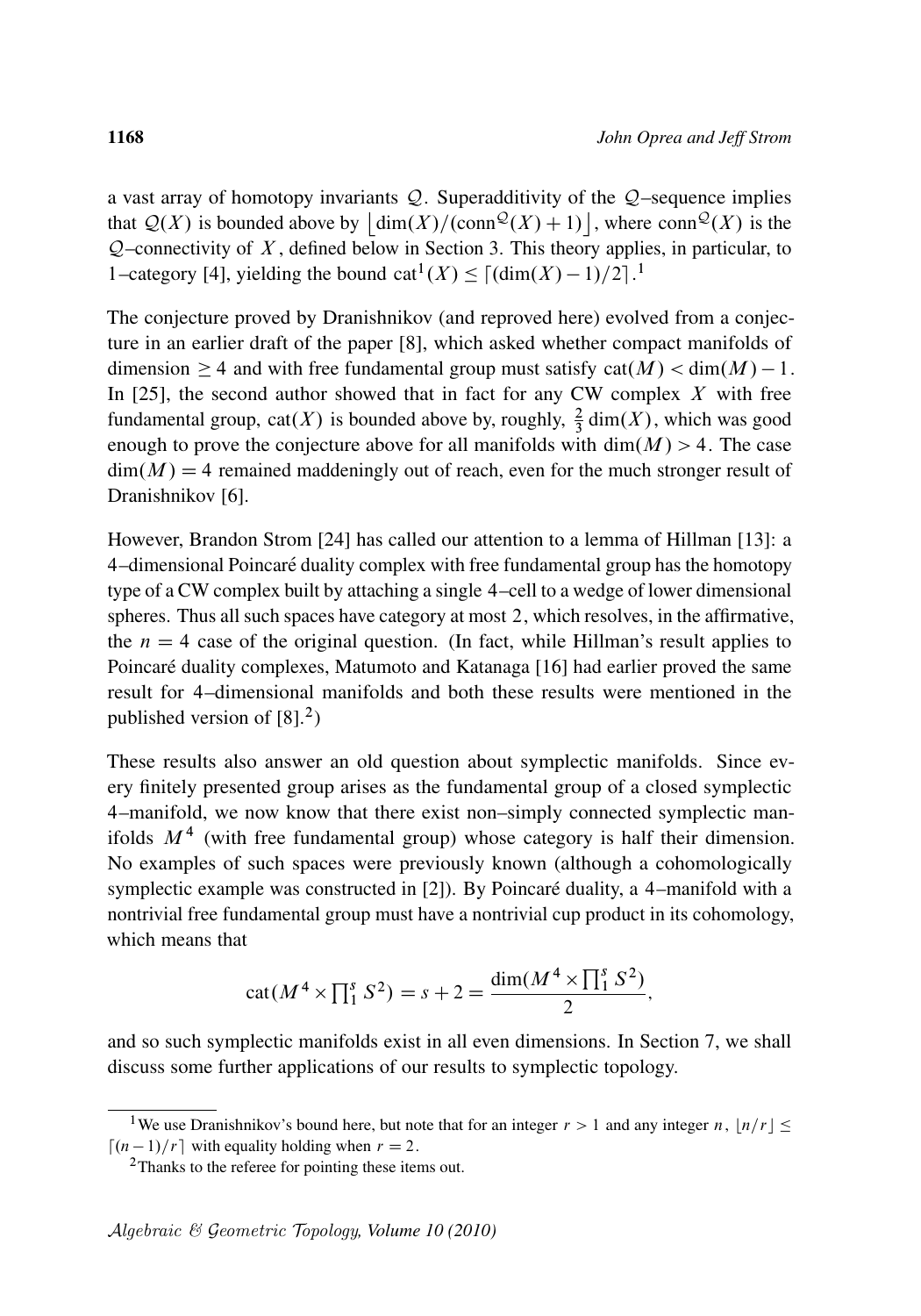Acknowledgement We thank the Midwest Topology Network for funding that allowed the second author to visit the first in September and October 2009, when the results of this paper were conceived.

#### 2 The fundamental dimension lemma

If we remove the  $k$ -skeleton from an *n*-dimensional simplicial complex, the result still has topological dimension  $n$ , but what is its homotopy dimension? A subsimplex  $\sigma \subseteq \tau$  of the simplex  $\tau$  has a *complementary simplex*  $\check{\sigma}$  whose vertices are the vertices of  $\tau$  that do not belong to  $\sigma$ . It follows that  $\tau$  is equal to the join  $\sigma * \check{\sigma}$ and that  $\dim(\sigma) + \dim(\check{\sigma}) = \dim(\tau) - 1$ . Thus the *n*-dimensional simplex  $\tau$  is the standard homotopy pushout of the diagram  $\sigma \leftarrow \sigma \times \check{\sigma} \rightarrow \check{\sigma}$ , where  $\dim(\sigma) = \ell$  and  $\dim(\check{\sigma}) = n - \ell - 1$ . This simple observation is the underlying idea in our result about the complements of skeleta.

We begin with a bit of groundwork. For basic results about simplicial complexes, see Seifert and Threlfall [23] and Alexandrov [1] for example.

**Lemma 2.1** Let  $\tau$  be an n–dimensional simplex, and let  $\sigma$  be a k–dimensional simplex of the barycentric subdivision sd( $\delta$ ) of  $\delta$ . Then  $\sigma \cap sd(\Delta_r^n)$  is a single simplex  $\sigma_r$  of dimension  $\ell$  such that  $r - (n - k) \leq \ell \leq r$ .

**Proof** If  $r = n$ , the statement is plainly true; in particular, it holds for the barycentric subdivision of a 0–simplex. We now assume that  $0 \le r < n$ , and that the result is known for any  $(n - 1)$ –simplex.

Let  $\delta$  be an *n*–simplex, and let  $\sigma$  be a k–simplex in sd $(\delta)$ . The r–skeleton  $\delta_r$  is contained in the union of the  $(n - 1)$ –faces of  $\delta$ . Therefore, if  $\sigma$  does not include the barycenter of  $\delta$  among its vertices, then  $\sigma$  lies in an  $(n-1)$ –dimensional face  $\tau$  of  $\delta$ and, by the inductive hypothesis,  $\sigma \cap sd(\delta_r) = \sigma \cap sd(\tau_r)$  is a single simplex  $\sigma$  with dimension  $\ell$  where

$$
r - (n - k) < r - ((n - 1) - k) \le \ell \le r.
$$

If, on the other hand,  $\sigma$  does include the barycenter of  $\delta$  among its vertices, then consider the  $(k - 1)$ –dimensional simplex  $\tau \subset \sigma$  complementary to the barycenter of  $\delta$ . We have  $\sigma \cap \text{sd}(\delta_r) = \tau \cap \text{sd}(\delta_r)$  and the first part of the argument, applied to  $\tau \subseteq \delta_{n-1}$ , shows that  $\tau \cap sd(\delta_r)$  is a simplex of dimension  $\ell$  with

$$
r - (n - k) = r - ((n - 1) - (k - 1)) \le \ell \le r.
$$

Note that the condition  $r - (n - k) \le \ell$  is equivalent to  $k - \ell - 1 \le n - r - 1$ .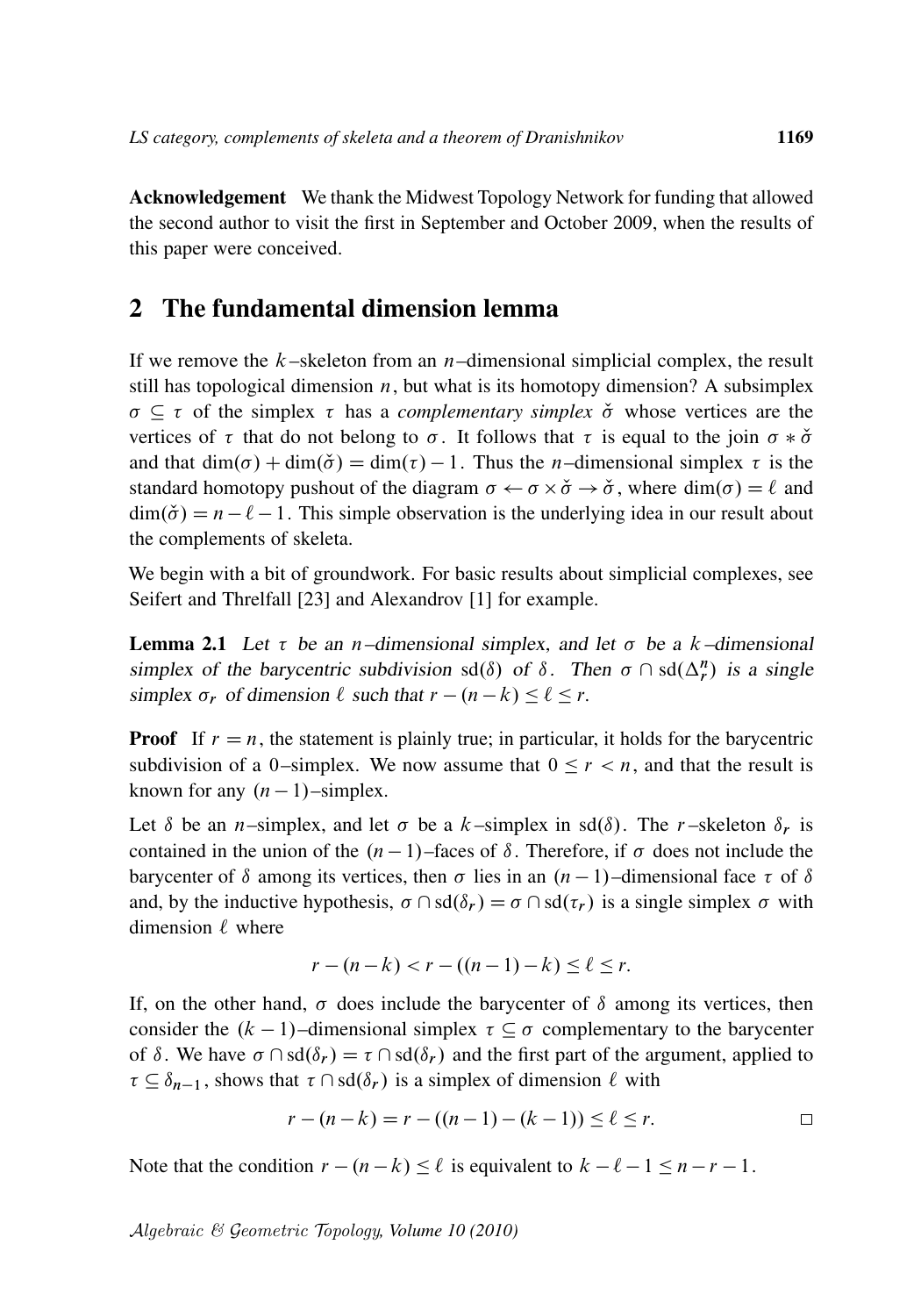**Lemma 2.2** (Fundamental Dimension Lemma) If  $X$  is a simplicial complex, then its n–skeleton  $X_n$  is homeomorphic to the standard homotopy pushout<sup>3</sup> in the diagram



where

- $X_r$  is the r-skeleton of X,
- $\bullet$  dim $(T) < n$ .
- $S \simeq X_n X_r$  and dim(S) < n r.

**Proof** The idea of the proof is to show that it is true for a single simplex  $\sigma$  of sd $(X)$ , in such a way that the maps and homotopies involved are compatible for the faces of the simplex. Then we piece them together to get the result for any assembly of simplices.

Let  $\sigma$  be a k-simplex of the first barycentric subdivision sd( $\Delta^n$ ). By Lemma 2.1, the intersection  $\sigma \cap sd(\Delta_r^n)$  is a single simplex  $\sigma(r)$  of dimension  $\ell$  with  $\ell \leq r$  and  $k - \ell - 1 \le n - r - 1$ . Write  $\check{\sigma}(r)$  for the simplex in  $\sigma$  complementary to  $\sigma(r)$ , so that  $\sigma$  is the join  $\sigma(r) * \check{\sigma}(r)$ , and  $m = \dim(\check{\sigma}(r)) = k - \ell - 1 \le n - r - 1$ .

Using the join notation in which points of the join are affine combinations  $at + b(1-t)$ with  $t \in [0, 1]$ , we write

$$
\overline{\sigma(r)} = \{at + b(1-t) \mid a \in \sigma(r), b \in \check{\sigma}(r) \text{ and } t \ge \frac{1}{2}\},\
$$
  

$$
\overline{\check{\sigma}(r)} = \{at + b(1-t) \mid a \in \sigma(r), b \in \check{\sigma}(r) \text{ and } t \le \frac{1}{2}\}.
$$

Then we define

$$
\tau = \overline{\sigma(r)} \cap \overline{\check{\sigma}(r)} = \left\{ \frac{1}{2}(a+b) \mid a \in \sigma(r), b \in \check{\sigma}(r) \right\},\
$$

which is homeomorphic to  $\sigma(r) \times \check{\sigma}(r)$  in such a way that the projection maps  $p_{\sigma(r)}$ :  $\tau \to \sigma(r)$  and  $p_{\check{\sigma}(r)}$ :  $\tau \to \check{\sigma}(r)$  are given by the formulas

$$
p_{\sigma(r)}(\frac{1}{2}(a+b)) = a
$$
 and  $p_{\sigma(r)}(\frac{1}{2}(a+b)) = b$ .

It is crucial to note that if  $\sigma$  is contained in a larger simplex  $\tilde{\sigma}$ , and we apply our construction to  $\tilde{\sigma}$ , then its restriction to  $\sigma$  is the same as the construction applied directly to  $\sigma$ . This is what makes it possible to glue our homotopy pushout diagrams together.

<sup>3</sup> ie, double mapping cylinder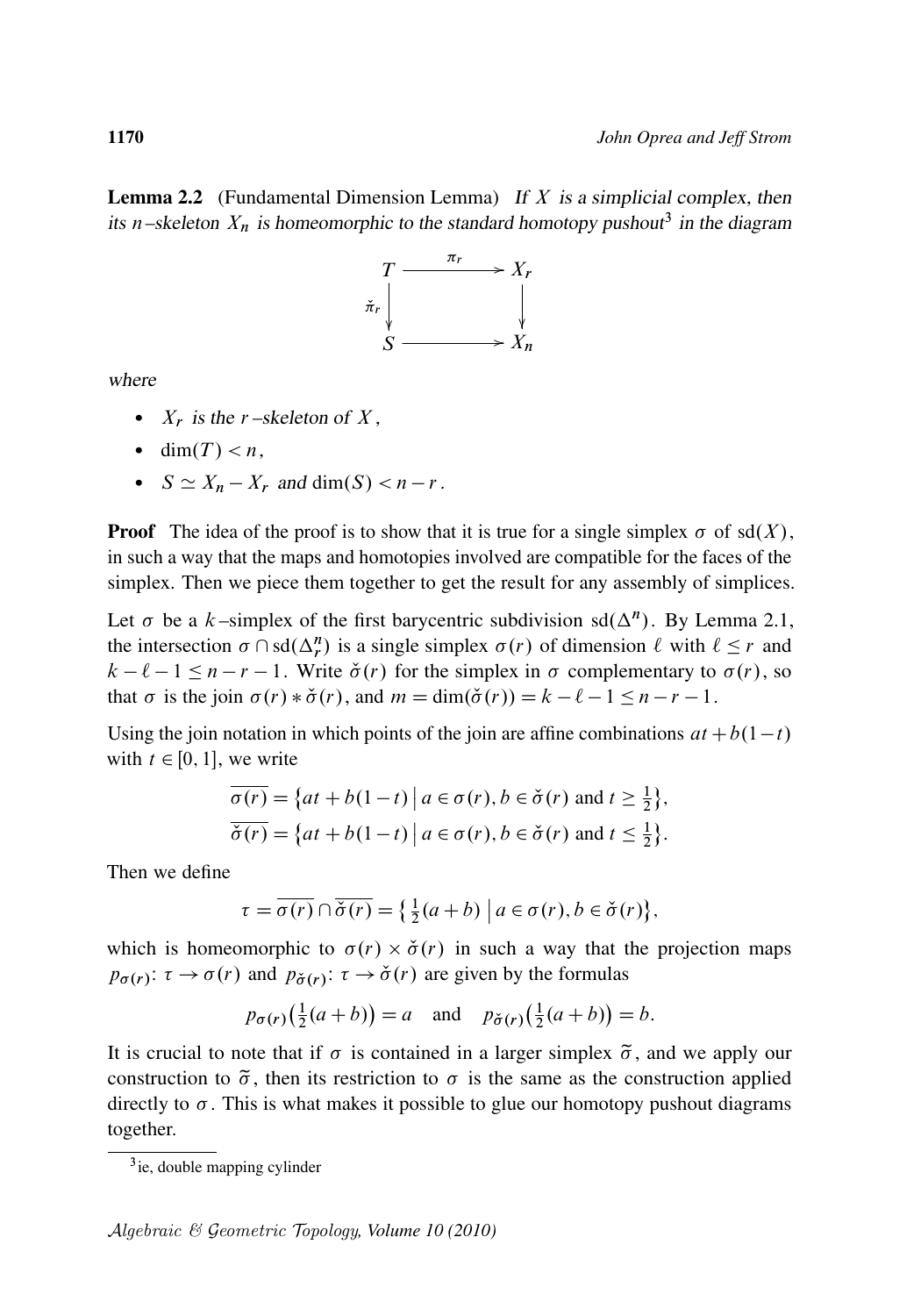Clearly,  $\overline{\sigma(r)}$  and  $\overline{\sigma(r)}$  are (homeomorphic to) the mapping cylinders of  $p_{\sigma(r)}$  and  $p_{\sigma(r)}$ . Since their intersection is precisely  $\tau$ ,  $\sigma$  is the (standard) homotopy pushout of the diagram

$$
\check{\sigma}(r) \stackrel{p_{\check{\sigma}(r)}}{\longleftarrow} \tau \stackrel{p_{\sigma(r)}}{\longrightarrow} \sigma(r).
$$

Now for the general case: let  $X$  be a simplicial complex, and define

$$
T = \bigcup_{\sigma \in \text{sd}(X_n)} \overline{\sigma(r)} \cap \overline{\check{\sigma}(r)} \quad \text{and} \quad S = \bigcup_{\sigma \in \text{sd}(X_n)} \check{\sigma}(r).
$$

Note that  $\dim(S) \leq n - r - 1$ . The union  $\text{sd}(X_r) = \bigcup_{\sigma \in \text{sd}(X_n)} \sigma(r)$ , while vitally important, does not need new notation. The maps  $p_{\sigma(r)}$  and  $p_{\sigma(r)}$  for the various simplices  $\sigma$  of sd(X) fit together to define maps  $\pi_r : T \to X_r$  and  $\check{\pi}_r : T \to S$ . Explicitly,

$$
\pi_r(x) = p_{\sigma(r)}(x)
$$
 and  $\check{\pi}_r(x) = p_{\check{\sigma}(r)}(x)$ ,

where  $x \in \sigma$ , which are well defined because of the observation in the previous paragraph. Then we define

$$
\overline{X_r} = \bigcup_{\sigma \in \text{sd}(X_n)} \overline{\sigma(r)} \quad \text{and} \quad \overline{S} = \bigcup_{\sigma \in \text{sd}(X_n)} \overline{\check{\sigma}(r)},
$$

which are the mapping cylinders of  $\pi_r$  and  $\check{\pi}_r$ , respectively. Their intersection is equal to T and their union is  $X_n$ , so  $X_n$  is homeomorphic to the double mapping cylinder of the diagram

$$
X_r \xleftarrow{\pi_r} T \xrightarrow{\check{\pi}_r} S.
$$

The proof is complete since  $S \simeq \overline{S} \simeq X_n - X_r$  where, as mentioned before, dim $(S) \leq$  $n - r - 1$ .  $\Box$ 

#### 3 Growth of homotopy invariants with dimension

The categorical sequence of the space X is the function  $\sigma_X : \mathbb{N} \to \mathbb{N} \cup \{\infty\}$  defined by

$$
\sigma_X(k) = \inf\{n \mid \text{cat}(X_n \to X) \ge k\},\
$$

where  $X_n \to X$  denotes an *n*-skeleton of X<sup>4</sup>. The sequence  $\sigma_X$  describes how the Lusternik–Schnirelmann category grows with respect to the dimension of the CW skeleta of  $X$ . Categorical sequences were introduced and applied in [17; 25]. Some key properties of categorical sequences  $\sigma_X$  are:  $\sigma_X$  is independent of the choice of

<sup>&</sup>lt;sup>4</sup>This is terminology from [17]: an *n–skeleton* for a general space X is an *n*–equivalence  $X_n \to X$  in which  $X_n$  is a CW complex with dim $(X_n) \leq n$ .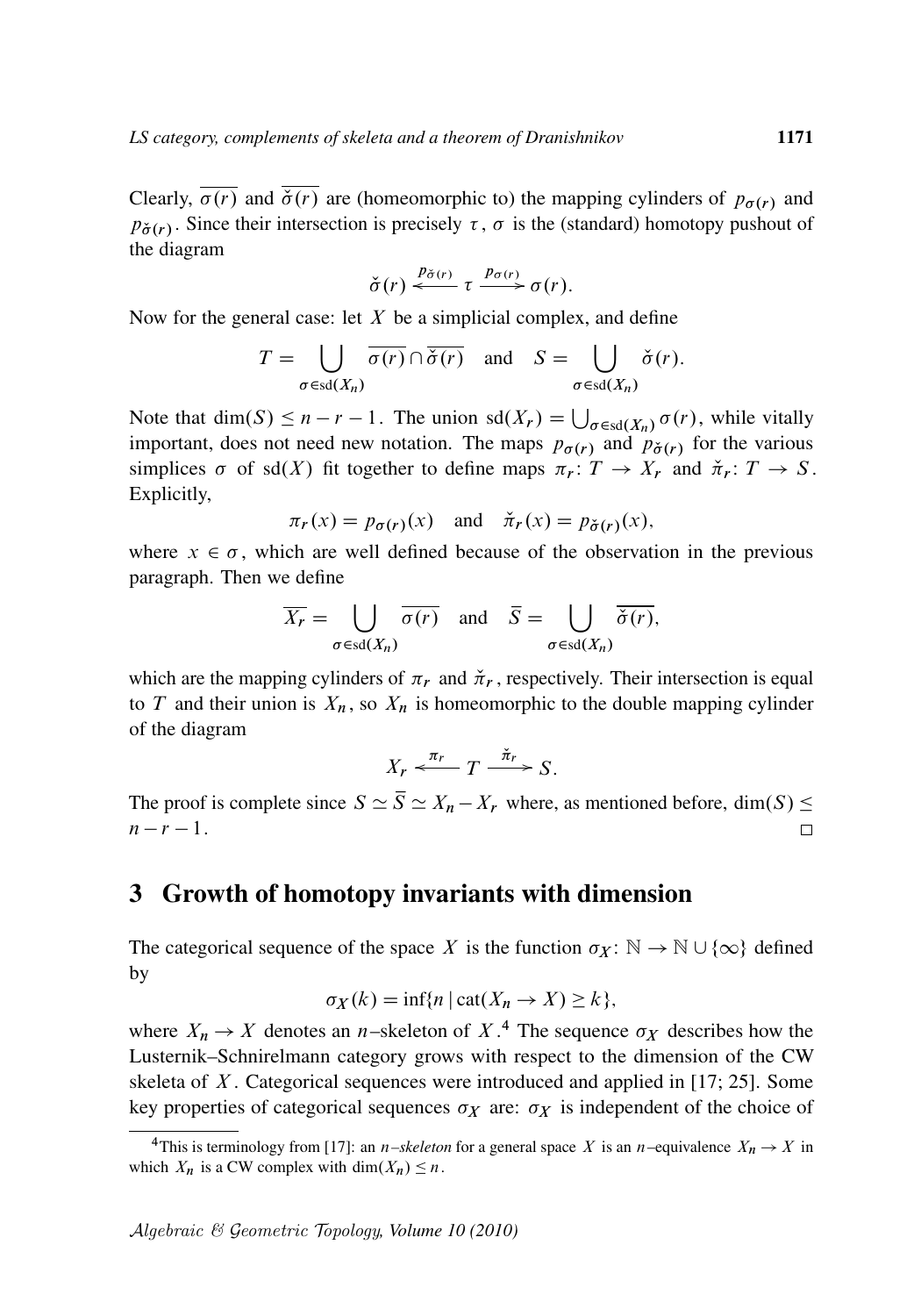CW decomposition of X; the finite values of  $\sigma_X$  are strictly increasing; and that the sequence is superadditive.

In this section we show that a profitable theory of sequences can be developed for any invariant  $Q$  of homotopy classes of maps satisfying the following three properties:<sup>5</sup>

- (1) (Normalization)  $Q(*) = 0$ .
- (2) (Factorization) In a homotopy commutative triangle



 $\mathcal{Q}(f) \le \min\{\mathcal{Q}(g), \mathcal{Q}(h)\}.$ 

(3) (Pushout) In a homotopy commutative diagram



$$
\mathcal{Q}(\phi) \le \mathcal{Q}(f) + \mathcal{Q}(g) + 1.
$$

For such Q we define, for any space X, the Q-sequence  $\sigma_Y^{\mathcal{Q}}$  $\mathcal{L}_X^{\mathcal{Q}}: \mathbb{N} \to \mathbb{N} \cup \{\infty\}$  by setting

$$
\sigma_X^{\mathcal{Q}}(k) = \inf \{ n \mid \mathcal{Q}(X_n \to X) \ge k \},\
$$

where, as before,  $X_n \to X$  is an *n*-skeleton. A numerical invariant Q of homotopy classes of maps gives rise to an invariant of spaces by the simple rule

$$
\mathcal{Q}(X) = \mathcal{Q}(\mathrm{id}_X),
$$

and the sequence  $\sigma_{\chi}^{\mathcal{Q}}$  $\mathcal{L}_X^{\mathcal{Q}}$  is a useful tool for computing  $\mathcal{Q}(X)$ , because

$$
Q(X) = \max\{k \mid \sigma_X^{\mathcal{Q}}(k) < \infty\},\
$$

provided  $X$  is a finite-dimensional CW complex.

<sup>&</sup>lt;sup>5</sup>Of course, we are thinking of an invariant  $Q$  such as the category of a map when we define these properties, but there are more general invariants that satisfy them, as we shall see in Section 4.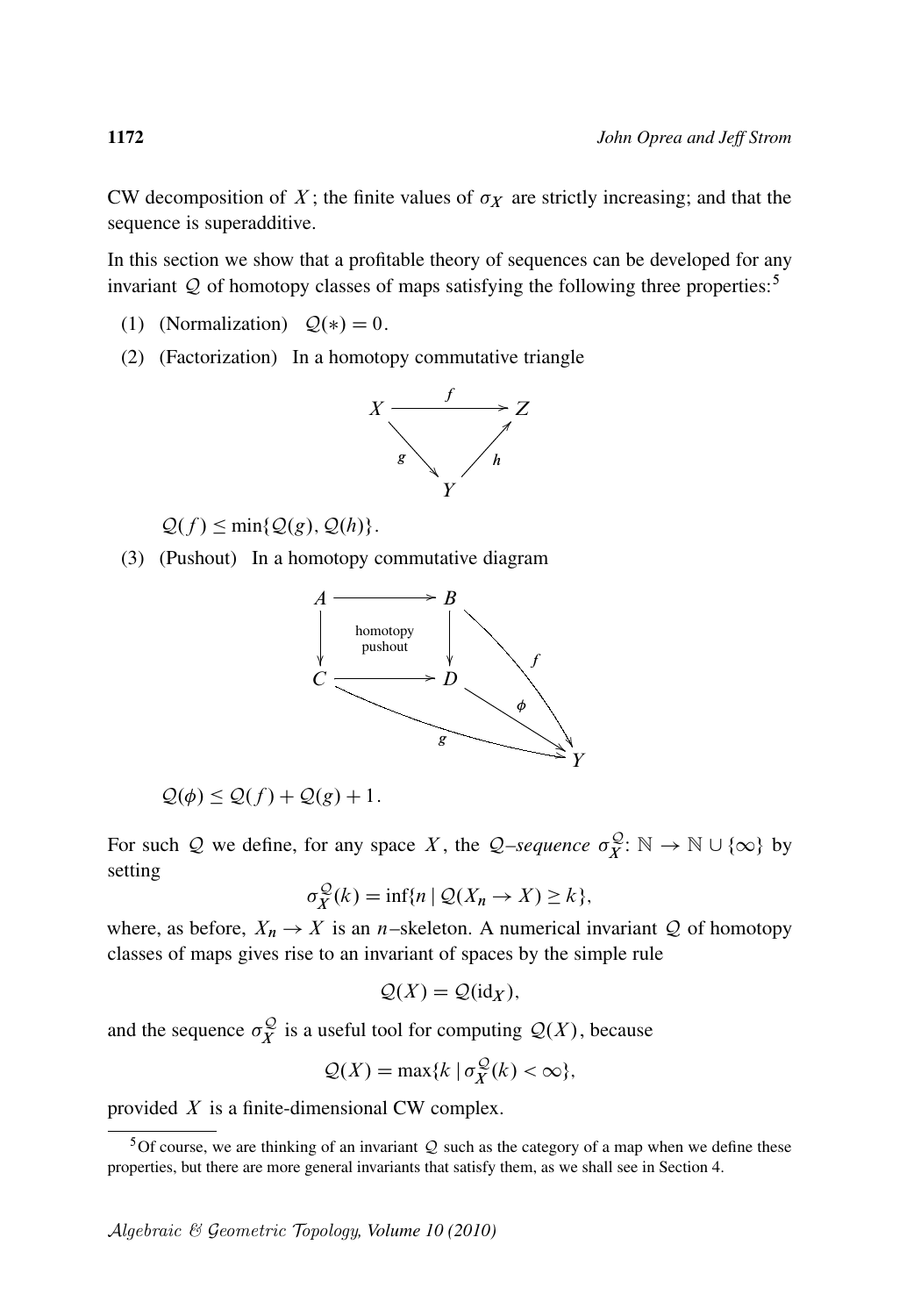Remark 3.1 The Factorization Property implies that

- (1) if  $f: X \to Y$ , then  $\mathcal{Q}(f) \le \min\{\mathcal{Q}(X), \mathcal{Q}(Y)\}\)$ , and
- (2) if X is a retract of Y, then  $Q(X) \leq Q(Y)$ .

The three conditions imply that the sequence  $\sigma_Y^{\mathcal{Q}}$  $\widetilde{X}$  is well-behaved in a variety of ways.

**Proposition 3.2** Suppose  $Q$  satisfies the Normalization, Factorization and Pushout Properties.

- (1) The sequence  $\sigma_{\chi}^{\mathcal{Q}}$  $\chi^{\mathcal{Q}}$  is independent of the choice of CW approximation: it is an invariant of the weak homotopy type of  $X$ .
- (2) If X is path-connected, then the finite values of  $\sigma_Y^{\mathcal{Q}}$  $\chi^2$  are strictly increasing.
- (3) If X is simply connected and  $\sigma_Y^{\mathcal{Q}}$  $X_X^{\mathcal{Q}}(k) = n$ , then  $H^n(X; G) \neq 0$  for some coefficients G.

**Proof** Part (1) follows from Cellular Approximation. If i:  $X_n \to X$  is an n–skeleton and  $j: \bar{X}_m \to X$  is an *m*-skeleton with  $n \leq m$  (not necessarily from the same CW decomposition), then we have a homotopy commutative diagram



Using the Factorization Property, this shows  $Q(i) \leq Q(j)$  in general, and when  $m = n$ , it implies  $Q(i) = Q(i)$ .

To prove (2), choose a CW approximation for  $X$  so that there are cofiber sequences  $\bigvee S^n \to X_n \to X_{n+1}$ . The Pushout Property and the Normalization Property together give  $Q(X_{n+1}) \leq Q(X_n) + 1$ . Because of (1) we may use these skeleta to compute  $\sigma_Y^{\mathcal{Q}}$ . Now the weakly increasing sequence of numbers  $\{\mathcal{Q}(X_n)\}\)$  has no gaps until it  $\sigma_X^2$ . Now the weakly increased<br>gets to  $\infty$ . Therefore if  $\sigma_Y^{\mathcal{Q}}$  $\mathcal{L}_X^{\mathcal{Q}}(k) = n$ , then  $\mathcal{Q}(X_{n-1} \to X) = k - 1$  (as opposed to  $\mathcal{Q}(X_{n-1} \to X) \leq k - 1$ , and, finally,  $\sigma_X^{\mathcal{Q}}$  $\sigma_X^{\mathcal{Q}}(k-1) < \sigma_X^{\mathcal{Q}}(k)$ .

For the last statement, note if X is simply connected and  $H^n(X;G) = 0$  for all coefficients G, then X has a CW decomposition in which  $X_n = X_{n-1}$ , which contradicts  $\sigma^{\mathcal{Q}}_{\pmb{Y}}$  $X_X^{\mathcal{Q}}(k) = n$  (see Strom [25, Remark 3] for more detail).  $\Box$ 

Now we come to the big surprise: the Pushout Property implies that the  $Q$ –sequence is superadditive.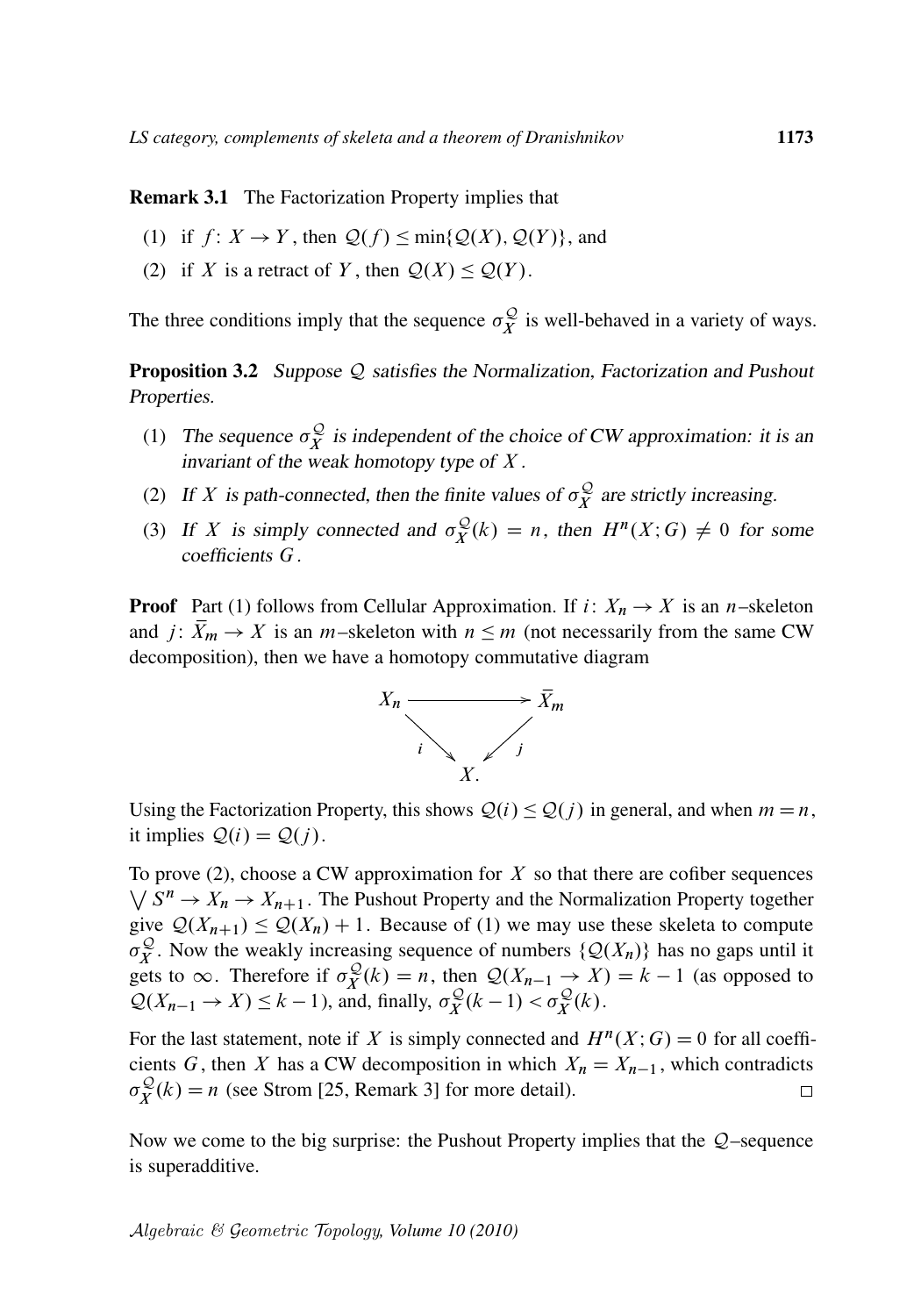Theorem 3.3 Suppose Q satisfies the Factorization and Pushout Properties. Then the sequence  $\sigma_Y^{\mathcal{Q}}$  $\chi^2$  is superadditive, in the sense that

$$
\sigma_X^{\mathcal{Q}}(k+l) \ge \sigma_X^{\mathcal{Q}}(k) + \sigma_X^{\mathcal{Q}}(l)
$$

for all  $k, l \in \mathbb{N}$ .

**Proof** Let  $\sigma_Y^{\mathcal{Q}}$  $\sigma_X^{\mathcal{Q}}(k) = n$  and  $\sigma_X^{\mathcal{Q}}$  $\sigma_X^{\mathcal{Q}}(l) = m$ . To show  $\sigma_X^{\mathcal{Q}}$  $\sum_{i=1}^{n} (k + l) \geq n + m$ , we consider particular skeleta

$$
i_{n+m-1}: X_{n+m-1} \to X
$$
,  $i_{m-1}: X_{m-1} \to X$  and  $i_{n-1}: X_{n-1} \to X$ .

Since Q satisfies the Factorization Property, we may use any skeleta we like. Since a CW complex has the homotopy type of a simplicial complex (see Lundell and Weingram [15]), we choose our  $(n + m - 1)$ –skeleton  $X_{n+m-1}$  to be a simplicial complex, and our  $(n - 1)$ – and  $(m - 1)$ –skeleta be the simplicial skeleta of  $X_{n+m-1}$ . Since  $\sigma_Y^{\mathcal{Q}}$  $\chi^{\mathcal{Q}}(k) = n$  and  $\sigma_X^{\mathcal{Q}}$  $\mathcal{L}_{X}^{\mathcal{Q}}(l) = m$ , we have  $\mathcal{Q}(i_{n-1}) < k$  and  $\mathcal{Q}(i_{m-1}) < l$ ; we will show that  $\mathcal{Q}(i_{n+m-1}) < k+l$ .

Our Fundamental Dimension Lemma gives the homotopy pushout square



in which dim $(S) \leq m - 1$ . Then the Pushout and Factorization Properties give

$$
Q(i_{n+m-1}) \leq Q(i_{n-1}) + Q(j) + 1
$$
  
\n
$$
\leq Q(i_{n-1}) + Q(i_{m-1}) + 1
$$
  
\n
$$
\leq (k-1) + (l-1) + 1
$$
  
\n
$$
< k+l
$$

since, by Cellular Approximation, the inclusion  $j: S \hookrightarrow X$  factors up to homotopy through  $i_{m-1}: X_{m-1} \hookrightarrow X$ .  $\Box$ 

Superadditivity provides us with a useful upper bound for  $Q(X)$  when X is finitedimensional. To state it, we define the Q*–connectivity* of X to be the number

$$
conn^{\mathcal{Q}}(X) = \sigma_X^{\mathcal{Q}}(1) - 1.
$$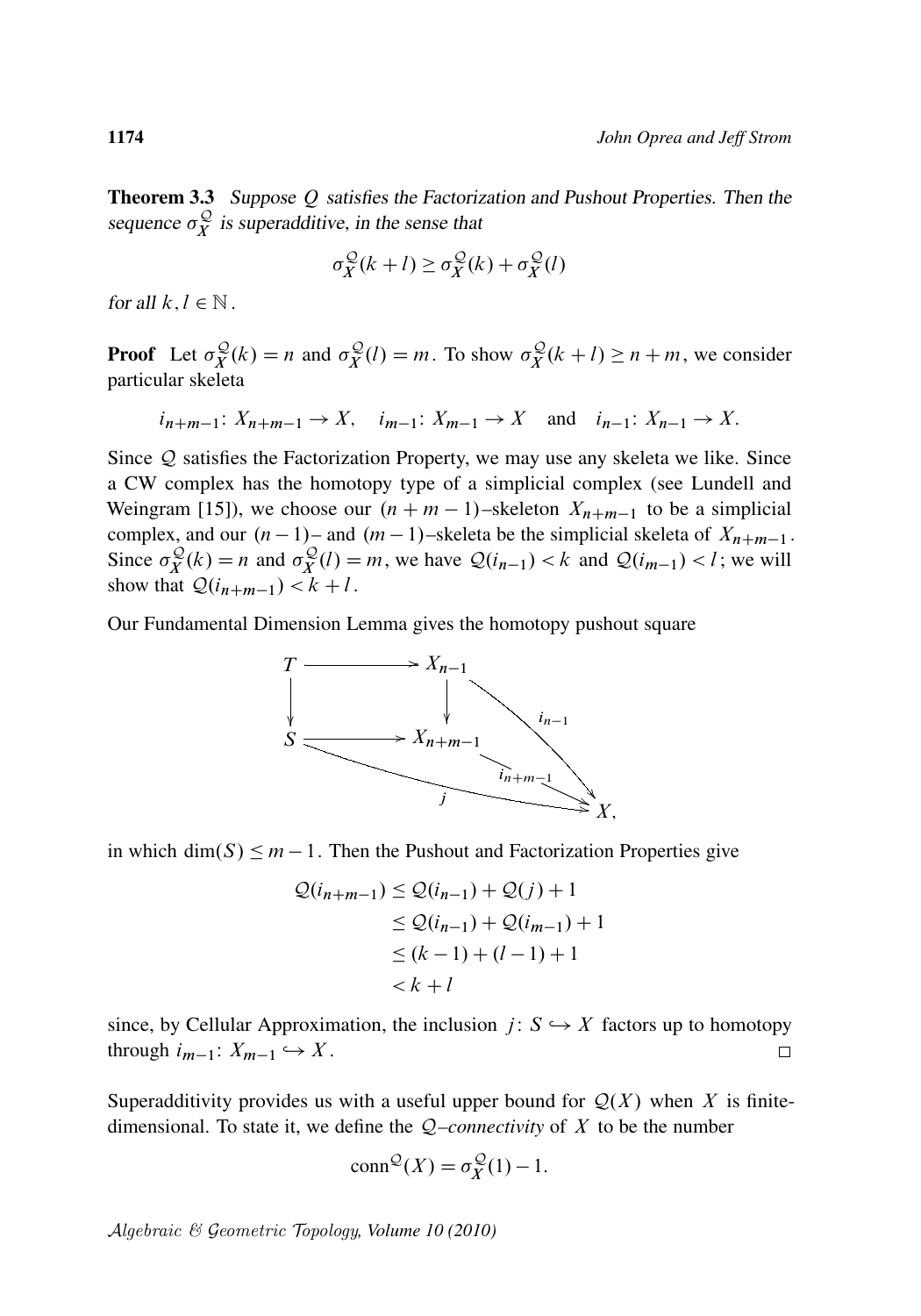As long as Q satisfies the Normalization Property, conn $\mathcal{Q}(X)$  is bounded below by the ordinary connectivity,  $conn(X)$ . If Q is ordinary Lusternik–Schnirelmann category, then conn $\mathcal{Q}(X) = \text{conn}(X)$ . We show that every numerical invariant satisfying the Normalization, Factorization and Pushout Properties has an upper bound of the form "dimension divided by connectivity."

Proposition 3.4 Suppose Q satisfies the Normalization, Factorization and Pushout Properties. If  $X$  is  $c$  –connected, then

$$
\mathcal{Q}(X) \le \left\lfloor \frac{\dim(X)}{\sigma_X^{\mathcal{Q}}(1)} \right\rfloor = \left\lfloor \frac{\dim(X)}{\text{conn}^{\mathcal{Q}}(X) + 1} \right\rfloor \le \left\lfloor \frac{\dim(X)}{c + 1} \right\rfloor.
$$

**Proof** If X is infinite-dimensional, there is nothing to prove, so we assume that X is finite-dimensional. By superadditivity, we have  $\sigma_Y^{\mathcal{Q}}$  $\mathcal{L}_X^{\mathcal{Q}}(k) \geq k \cdot \sigma_X^{\mathcal{Q}}$  $\chi^{\mathcal{Q}}(1)$  for all k. Therefore

$$
Q(X) = \max\{k \mid \sigma_X^{\mathcal{Q}}(k) < \infty\}
$$
\n
$$
= \max\{k \mid \sigma_X^{\mathcal{Q}}(k) \le \dim(X)\}
$$
\n
$$
\le \max\{k \mid k \cdot \sigma_X^{\mathcal{Q}}(1) \le \dim(X)\}
$$
\n
$$
= \left\lfloor \frac{\dim(X)}{\sigma_X^{\mathcal{Q}}(1)} \right\rfloor.
$$

Remark 3.5 The Pushout Property is a homotopy-theoretical form of the covering definition of LS category. The covering definition has been used to prove that  $cat(X) \le$  $dim(X)$  (see Cornea et al [5, Theorem 1.7]), but we have not seen the covering definition yield the better bound  $cat(X) \leq dim(X)/(conn(X)+1)$ . Furthermore, the introduction of Q–connectivity is new, and leads to lower upper bounds.

#### 4 A–Category

Following Clapp and Puppe [4], <sup>6</sup> we define the *A–category of a map*  $f: Z \rightarrow X$ . An open cover  $U = \{U_0, U_1, \ldots, U_k\}$  of Z is an A–LS cover for f if each restriction  $f|_{U_i}$  factors, up to homotopy, through a space  $A \in \mathcal{A}$ ; for such a cover, we set  $c(\mathcal{U}) = k$ . Then we define

cat  $_A(f) = \inf\{c(\mathcal{U}) | \mathcal{U}$  is an A–LS cover of f }.

The theory we developed in the previous section applies to the invariants  $Q = \text{cat}_A$ .

<sup>&</sup>lt;sup>6</sup>Note that we use reduced category, where cat<sub>4</sub>(\*) = 0 while Clapp and Puppe use unreduced category, where cat  $\Delta(*) = 1$ .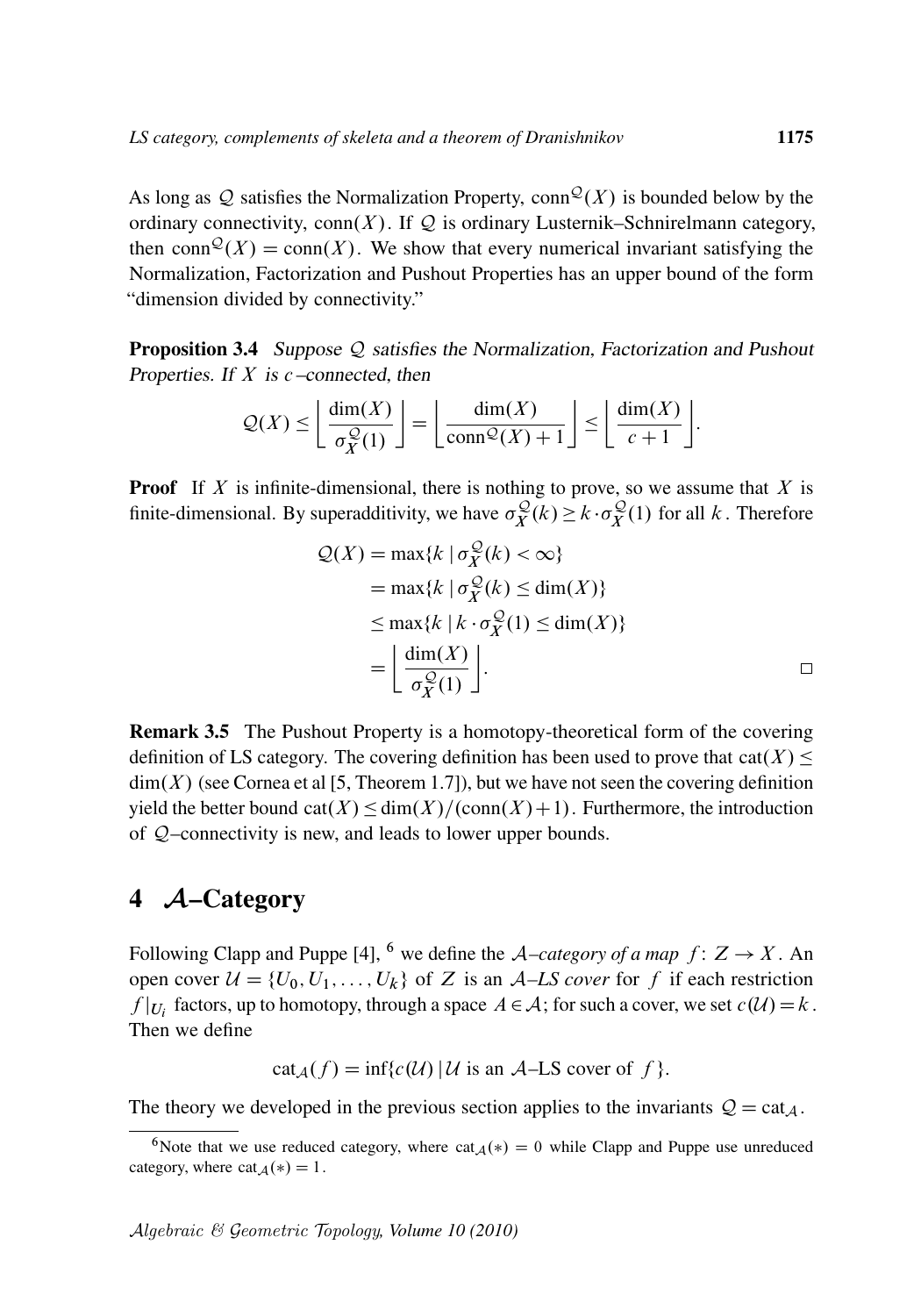**Theorem 4.1** (Clapp–Puppe [4, (1.3)]) For any A, the invariant cat<sub>A</sub> satisfies the Normalization, Factorization and Pushout Properties.

It follows that there are well defined, strictly increasing and superadditive sequences  $\sigma_Y^{\text{cat}_{\mathcal{A}}}$  $X^{cat,4}$ ; we'll use the simpler notation  $\sigma_X^{\mathcal{A}}$  for these sequences. Theorem 4.1 implies that each invariant cat  $_A$  has an upper bound of the form "dimension divided by connectivity." A related, but more technical, result was proved in [4, Lemma 5.7]. Let's write conn<sup>A</sup> for connectivity with respect to cat<sub> $\Lambda$ </sub>.

**Corollary 4.2** For a finite-dimensional CW complex  $X$ ,

$$
cat_{\mathcal{A}}(X) \leq \left\lfloor \frac{dim(X)}{conn^{\mathcal{A}}(X) + 1} \right\rfloor.
$$

Clapp and Puppe single out the case  $A_r = \{r$  –dimensional spaces} as worthy of special attention and they suggest the notation  $cat<sup>r</sup>$  for this special notion of category. For path-connected spaces, cat<sup>0</sup> is ordinary LS category. Also, if  $s \le r$ , then  $A_s \subseteq A_r$  and so cat<sup>r</sup>(X)  $\leq$  cat<sup>s</sup>(X). In particular, cat<sup>r</sup>(X)  $\leq$  cat(X) for any space X. To obtain a tighter upper bound for cat<sup> $r$ </sup>(X), we need to estimate the connectivity conn<sup> $r$ </sup>(X) = conn<sup> $A_r$ </sup>  $(X)$ . The following result follows from the definitions and Proposition 3.2.

**Lemma 4.3** (1) For any space  $X$ ,

 $r \le \text{conn}^r(X) \le \inf\{m \ge r \mid H^{m+1}(X;G) \ne 0 \text{ for some abelian } G\}.$ 

(2) If X is simply connected then the second inequality of (1) is actually an equality. In particular,  $\text{conn}^r(X) \geq r$  for all X.

Now we can establish our estimates for  $cat^{r}(X)$ .

**Proposition 4.4** Let X be a space with  $X_r$  the r-skeleton of X. Suppose that  $h^*$  is a multiplicative cohomology theory. If  $K = \text{ker}(h^*(X) \to h^*(X_r))$ , then

$$
\operatorname{nil}(K) \le \operatorname{cat}^r(X) \le \left\lfloor \frac{\operatorname{dim}(X)}{r+1} \right\rfloor.
$$

where  $nil(K)$  is the length of the longest nontrivial product of degree nonzero elements in  $K$ .

**Proof** The first inequality follows from [4, Proposition 3.1] and the standard cuplength inequality argument for category (see  $[5,$  Proposition 1.5]) since K is precisely the set of elements of  $h^*(X)$  that vanish when pulled back to any space of dimension at most r. The second inequality follows from Proposition 3.4 and Lemma 4.3.  $\Box$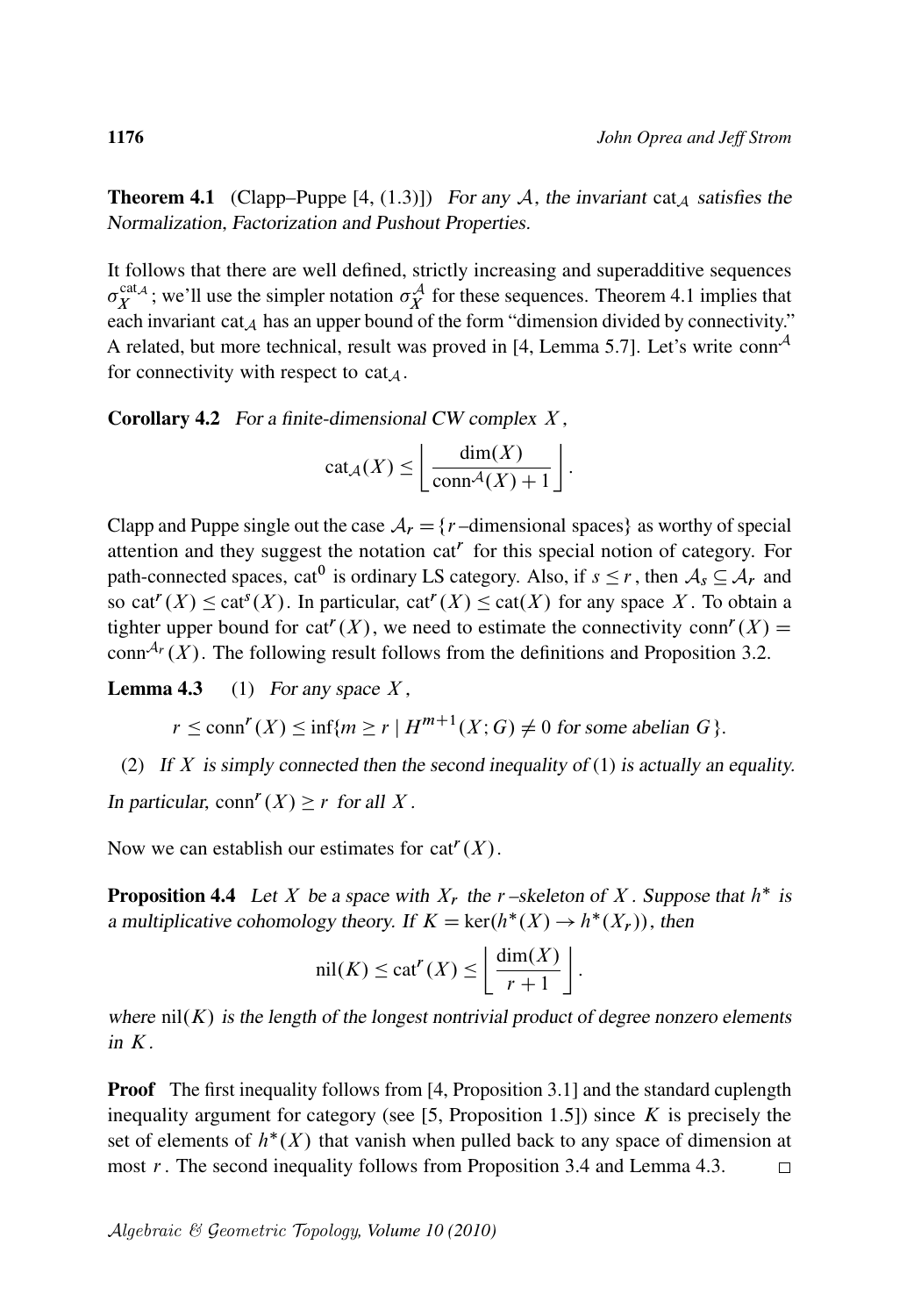It is a standard consequence of the homotopy lifting property (see [5, Corollary 1.45 and Remark 1.46]) that cat $(\overline{X}) \leq \text{cat}(X)$  for any covering  $\overline{X} \to X$ . With a little care, the argument can be made to work for cat<sup> $r$ </sup> as well.

**Lemma 4.5** If  $p: \overline{X} \to X$  is a covering, then  $cat^r(\overline{X}) \leq cat^r(X)$ .

**Proof** Let cat<sup> $r$ </sup>(*X*) = *n*, and let  $U_0, \ldots, U_k$  be an  $A_r$ -categorical cover of *X*. By composing with the homotopy compressing  $U_k$  into the r-skeleton  $X_r$ , we obtain a homotopy  $H: p^{-1}(U_k) \times I \to X$  with  $H_1(p^{-1}(U_k)) \subset X_r$ . By the homotopy lifting property, we have a homotopy  $G: p^{-1}(U_k) \times I \to \overline{X}$  with  $G_1(p^{-1}(U_k)) \subset p^{-1}(X_r)$ . But, since  $p$  is a local homeomorphism, we can always arrange cell structures so that  $p^{-1}(X_r) = \overline{X}_r$ . Hence,  $p^{-1}(U_k)$  compresses into  $\overline{X}_r$  for each k and we therefore have  $cat^{r}(\overline{X}) \leq cat^{r}(X)$ .  $\Box$ 

Unfortunately,  $cat^{r}(\overline{X}) \leq cat^{r}(X)$  is usually a poor estimate. For instance, the universal cover  $S^n \to \mathbb{R}P^n$  has  $cat(S^n) = 1$  and  $cat(\mathbb{R}P^n) = n$ . Using our next proposition, we can do much better. The key is that if we know a bit about the homotopy groups of  $X$ , then we can sometimes obtain more useful information.

**Proposition 4.6** Let  $p: \widetilde{X} \to X$  denote the universal covering. If  $\pi_i(X) = 0$  for  $1 < j \leq r$ , then

$$
\operatorname{cat}(\widetilde{X}) = \operatorname{cat}^r(\widetilde{X}) \le \operatorname{cat}^r(X) \le \left\lfloor \frac{\operatorname{dim}(X)}{r+1} \right\rfloor.
$$

**Proof** Let cat<sup>*r*</sup> (*X*) = *n* with  $A_r$ -categorical cover  $X = U_0 \cup U_1 \cup \cdots \cup U_n$ . Just as in the proof of Lemma 4.5, the homotopy lifting property implies that each  $p^{-1}(U_k) \hookrightarrow \tilde{X}$ factors, up to homotopy, through an r-skeleton  $\tilde{X}_r \to \tilde{X}$ . Since  $\pi_i(X) = 0$  for  $1 < j \leq r$ , we have  $\pi_i(\widetilde{X}) = 0$  for  $1 \leq j \leq r$ , and so the r-skeleton  $\widetilde{X}_r \to \widetilde{X}$  is nullhomotopic. Therefore we have an LS-cover  $\widetilde{X} = p^{-1}(U_0) \cup p^{-1}(U_1) \cdots \cup p^{-1}(U_n)$ of  $\widetilde{X}$  and

$$
\operatorname{cat}(\widetilde{X}) = \operatorname{cat}^r(\widetilde{X}) \le \operatorname{cat}^r(X) \le \left\lfloor \frac{\operatorname{dim}(X)}{r+1} \right\rfloor,
$$

by Proposition 3.4.

**Example 4.7** Since  $S^n$  is not contractible, we know  $cat(S^n) > 0$ . From the universal covering  $S^n \to \mathbb{R}P^n$ , we obtain

$$
\mathrm{cat}(S^n)=\mathrm{cat}^{n-1}(S^n)\leq \mathrm{cat}^{n-1}(\mathbb{R}\mathrm{P}^n)\leq \left\lfloor\frac{\mathrm{dim}(\mathbb{R}\mathrm{P}^n)}{(n-1)+1}\right\rfloor=1,
$$

so we recover  $cat(S^n) = 1$  from the estimate for  $cat^{n-1}(\mathbb{R}P^n)$ .

Algebraic & Geometric Topology*, Volume 10 (2010)*

 $\Box$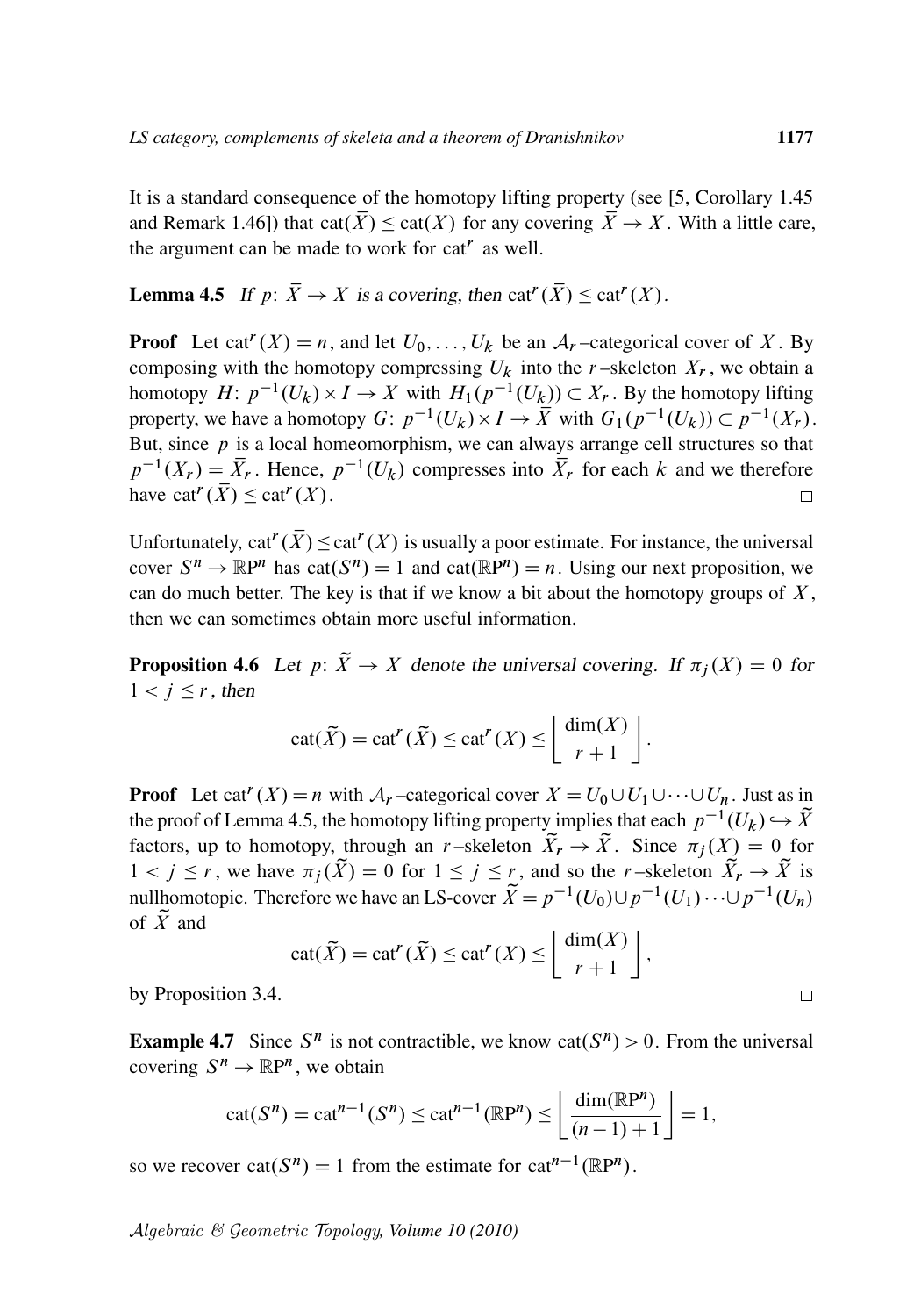**Remark 4.8** Of course, in the situation of Proposition 4.6, the inequality cat $(\tilde{X}) \leq$  $\lfloor \dim(X)/(r+1) \rfloor$  follows from the estimate ( $\ddagger$ ) of the Introduction. It is the fact that  $cat<sup>r</sup>(X)$  fits between these bounds that is of interest because it offers an opportunity for obtaining a better upper bound for the category of the universal cover of a space in terms of the category of the space.

Finally, we point out that general invariants  $Q$  are related to  $\mathcal{A}-$ category for carefully chosen collections A.

**Remark 4.9** Suppose Q satisfies the Normalization, Factorization and Pushout Properties and set  $\mathcal{A} = \{A \mid \mathcal{Q}(A) = 0\}$ . Then  $\mathcal{Q}(X) \leq \text{cat}_A(X)$ . The reverse inequality is not generally true, for we could define

$$
Q(X) = \begin{cases} 0 & \text{if } \text{cat}_{\mathcal{A}}(X) = 0, \\ 1 & \text{otherwise.} \end{cases}
$$

This  $Q$  satisfies the three properties, but it is clearly not equal to cat<sub>A</sub>.

#### 5 An LS type invariant of fiber pairs

A *fiber pair* is simply a map of fibrations, ie, a strictly commutative diagram



in which  $p_0$  and  $p_1$  are fibrations. If  $F_0$  and  $F_1$  are, respectively, the fibers of  $p_0$  and  $p_1$  over the basepoint  $*$ , then there is an induced map  $F_0 \rightarrow F_1$ . If B is path-connected, then the induced maps of fibers over other points of  $B$  are homotopy equivalent to this map.

By forming the mapping cylinder over  $B$ , we may replace a fiber pair with an inclusion of a subfibration  $E_0 \hookrightarrow E_1$  over B. From now on, for conceptual (if not mathematical) convenience, we will work with inclusions of fibrations. An open cover  $U = \{U_0, U_1, \ldots, U_n\}$  of  $E_1$  is a *T*-cover if each inclusion  $U_k \hookrightarrow E_1$  factors through the inclusion  $E_0 \hookrightarrow E_1$ , up to homotopy over B; for such a cover we define  $\gamma(\mathcal{U}) = n$ . Then we set

 $\Gamma(E_0 \hookrightarrow E_1) = \inf \{ \gamma(\mathcal{U}) \mid \mathcal{U} \text{ is a } \Gamma \text{-cover of } X \}.$ 

Note that if there is no such cover, then  $\Gamma(E_0 \hookrightarrow E_1) = \infty$ .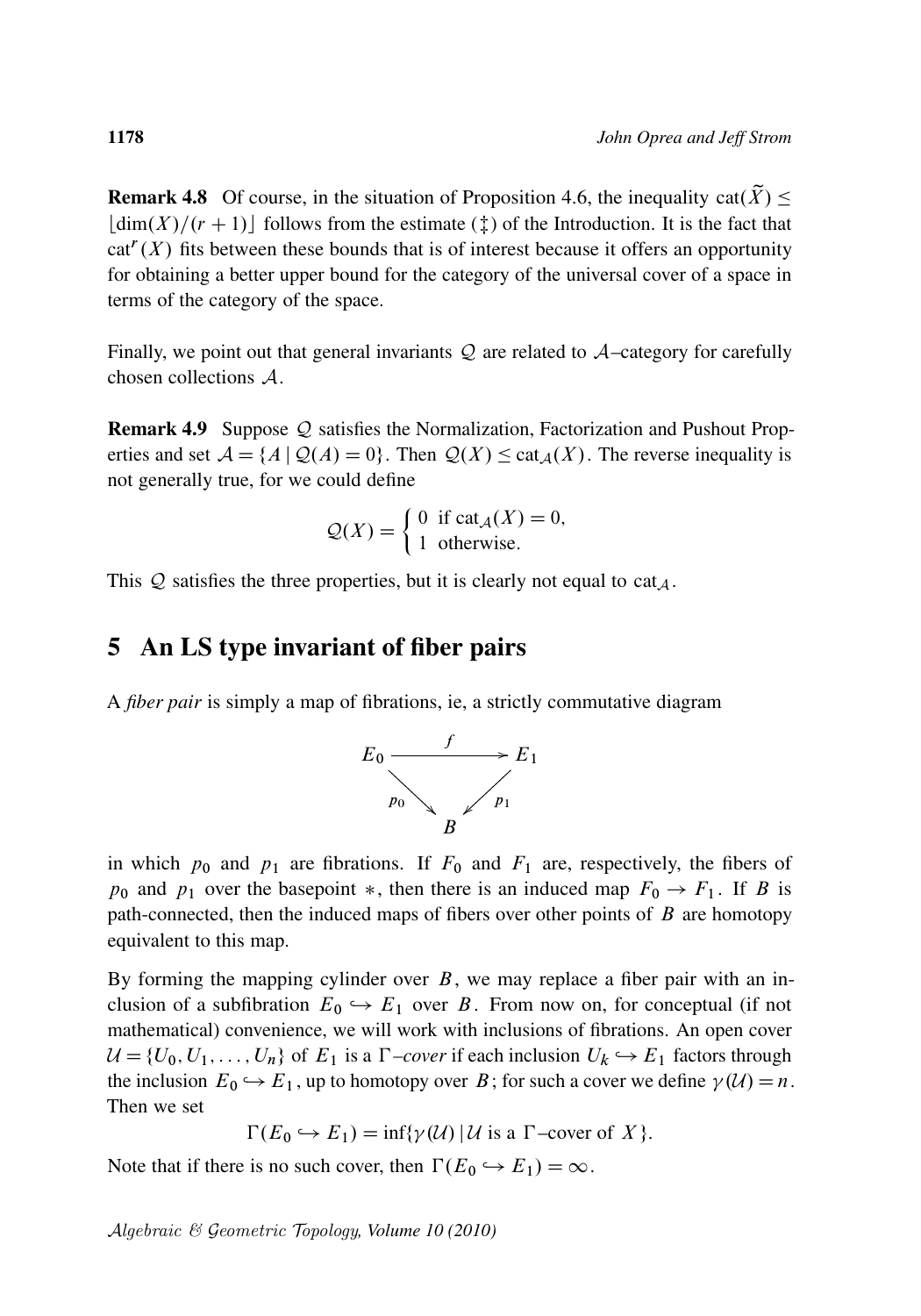The clever point-set topology of Dranishnikov's paper is contained in the following proposition.

**Proposition 5.1** Suppose, in the fiber pair diagram above, B is path-connected and the inclusion  $F_0 \hookrightarrow F_1$  is nullhomotopic. Then

 $cat(E_1) \leq dim(B) + \Gamma(E_0 \hookrightarrow E_1).$ 

The proof rests on two subtle point-set-theoretical results, which we state here – without proof – for easy reference.

- **Theorem 5.2** (1) [7, Theorem 1.4] If  $\mathcal{U} = \{U_0, U_1, \ldots, U_g\}$  is an open cover of a normal space X, then for every  $m \geq g$  there is an open cover  $V =$  $\{V_0, V_1, \ldots, V_m\}$  such that
	- each  $V_k$  is a disjoint union of open sets  $W_\alpha$  such that  $W_\alpha$  is contained in at least one of the sets  $U_i$ , and
	- any subcollection consisting of  $g + 1$  sets of V covers X.
	- (2) [20; 7] If dim $(X) \le d$ , then for any open cover U of X and every  $m \ge d + 1$ , there is an open cover  $W = \{W_0, W_1, \ldots, W_m\}$  such that
		- W refines  $U$ , and
		- each  $x \in X$  is contained in at least  $m d + 1$  sets of W.

Assuming Theorem 5.2, we now proceed to the proof of Proposition 5.1.

**Proof of Proposition 5.1** Let  $dim(B) = d$  and let  $\Gamma(E_0 \hookrightarrow E_1) = g$ .

Choose a  $\Gamma$ -cover of  $E_1$  and use Theorem 5.2(1) to extend it to a cover  $W =$  $\{W_0, W_1, \ldots, W_{d+g}\}\$  such that each  $W_i$  can be deformed, over B, into  $E_0$ , and such that any subcollection of  $g + 1$  sets of W cover  $E_1$ .

Next, find a cover of B by open sets which are contractible in B, so that the fibration  $p_1$ is trivial over each set in the cover. Then use Theorem  $5.2(2)$  to obtain a cover  $V = \{V_0, V_1, \ldots, V_{d+g}\}\$  of B such that each  $V_i$  is contractible in B and each point  $b \in B$  is contained in at least  $g + 1$  of the sets  $V_i$ .

Write  $\hat{V}_i = p_1^{-1}(V_i)$ . We claim that the collection

$$
\mathcal{C} = \{ \widehat{V}_0 \cap W_0, \widehat{V}_1 \cap W_1, \dots, \widehat{V}_{d+g} \cap W_{d+g} \}
$$

is an LS cover of  $E_1$ . It suffices to show that for each  $b \in B$ ,  $p_1^{-1}(b) \subseteq \bigcup \mathcal{C}$ . If  $x \in p_1^{-1}(b)$  then, without loss of generality,  $b \in V_0 \cap V_1 \cap \cdots \cap V_g$  and  $E_1 =$  $W_0 \cup W_1 \cup \cdots \cup W_g$ . Therefore – again without loss – we have  $x \in W_0$  and hence

$$
x\in (p_1^{-1}(V_0\cap V_1\cap\cdots\cap V_g))\cap W_0=\big(\widehat{V}_0\cap\widehat{V}_1\cap\cdots\cap\widehat{V}_g\big)\cap W_0\subseteq\widehat{V}_0\cap W_0.
$$

This shows that C covers  $E_1$ .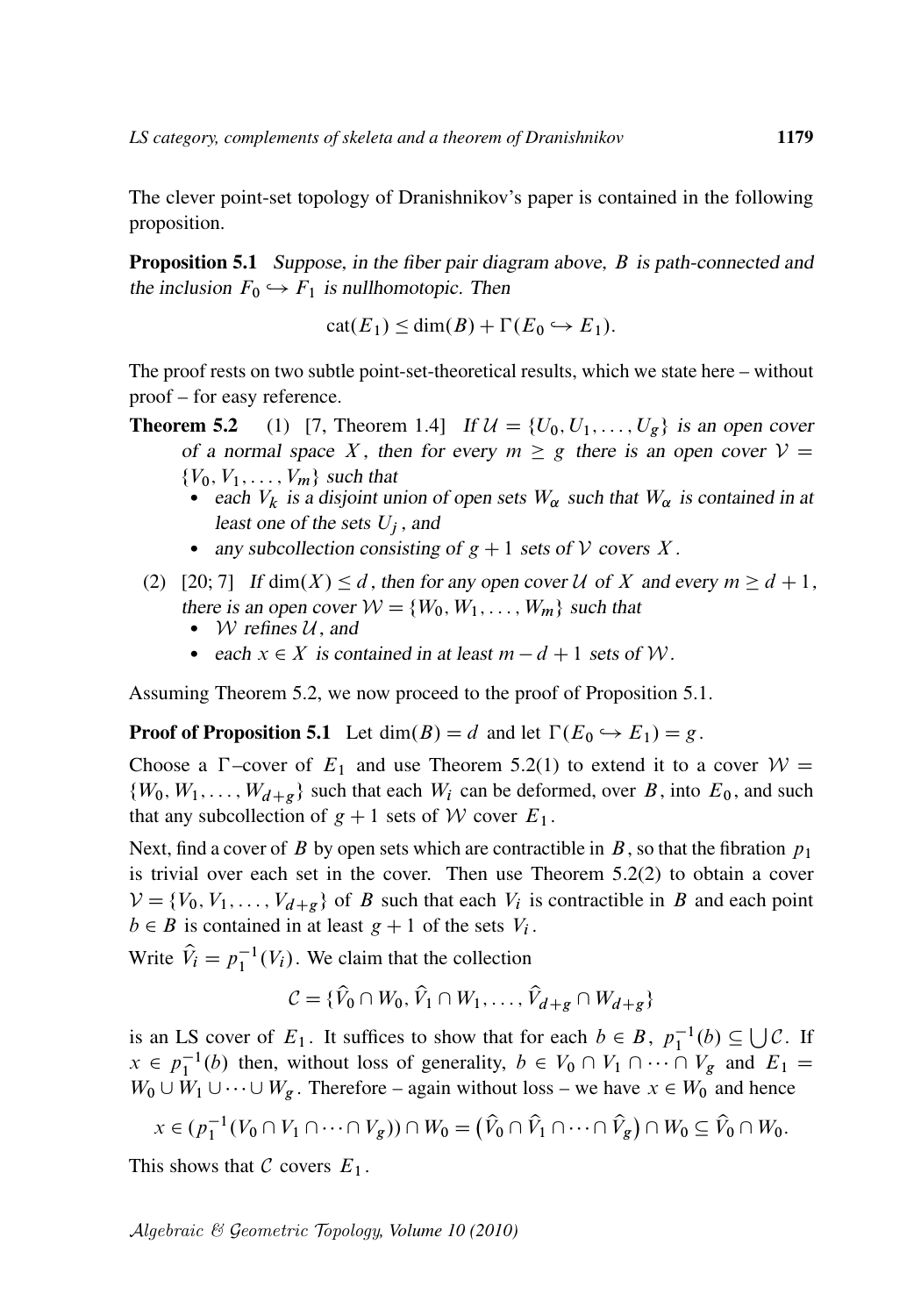It remains to show that each set  $\hat{V}_i \cap W_i \in \mathcal{C}$  is contractible in  $E_1$ . To see this, first contract each piece vertically into  $E_0$ , which can be done because the sets  $W_k$  are  $\Gamma$ –sets. Then use homotopy lifting to contract each set horizontally into  $F_0$ . Finally, use the hypothesis that the inclusion  $F_0 \hookrightarrow F_1$  is nullhomotopic to contract to a point in  $E_1$ .

**Remark 5.3** (1) It suffices to have each fiber of  $p_0$  contractible in  $E_1$ .

(2) The conditions are satisfied if  $F_1$  is  $(r - 1)$ –connected and  $F_0$  is  $(r - 1)$ – dimensional.

Proposition 5.1 is the bulk of Dranishnikov's [7, Lemma 3.2]. The other part involves bounding the  $\Gamma$  term in the special dimension-and-connectivity case mentioned in the Remark above, but we will accomplish this in a more theoretically satisfying way below.

# 6 The case of  $\widetilde{X}_1 \hookrightarrow \widetilde{X}$

Let X be a CW complex. Write  $\pi = \pi_1(X)$  and let  $\widetilde{X} \to X$  be the universal cover. Choose a CW decomposition of X and pull it up to provide  $\widetilde{X}$  with a  $\pi$ -invariant CW decomposition so that the covering map is cellular. Then we may form the fiber pair



whose induced map of fibers is  $\widetilde{X}_1 \hookrightarrow \widetilde{X}$ . It turns out that the fiber pair invariant

$$
\Gamma_1(X) = \Gamma(E\pi \times_{\pi} \tilde{X}_1 \hookrightarrow E\pi \times_{\pi} \tilde{X})
$$

is an old friend.

**Theorem 6.1**  $\Gamma_1(X) = \text{cat}^1(X)$ .

There is a fibration q:  $E \pi \times_{\pi} \tilde{X} \to X$  whose fiber is the contractible space  $E \pi$ . It follows that  $q$  is a homotopy equivalence, and so we obtain Rudyak's conjecture.

**Corollary 6.2** If a connected space X has fundamental group  $\pi$ , then

$$
cat(X) \leq dim(B\pi) + cat^{1}(X) \leq dim(B\pi) + \left\lceil \frac{dim(X) - 1}{2} \right\rceil.
$$

Proof This follows from Proposition 5.1, Theorem 6.1 and Proposition 4.4.

Algebraic & Geometric Topology*, Volume 10 (2010)*

 $\Box$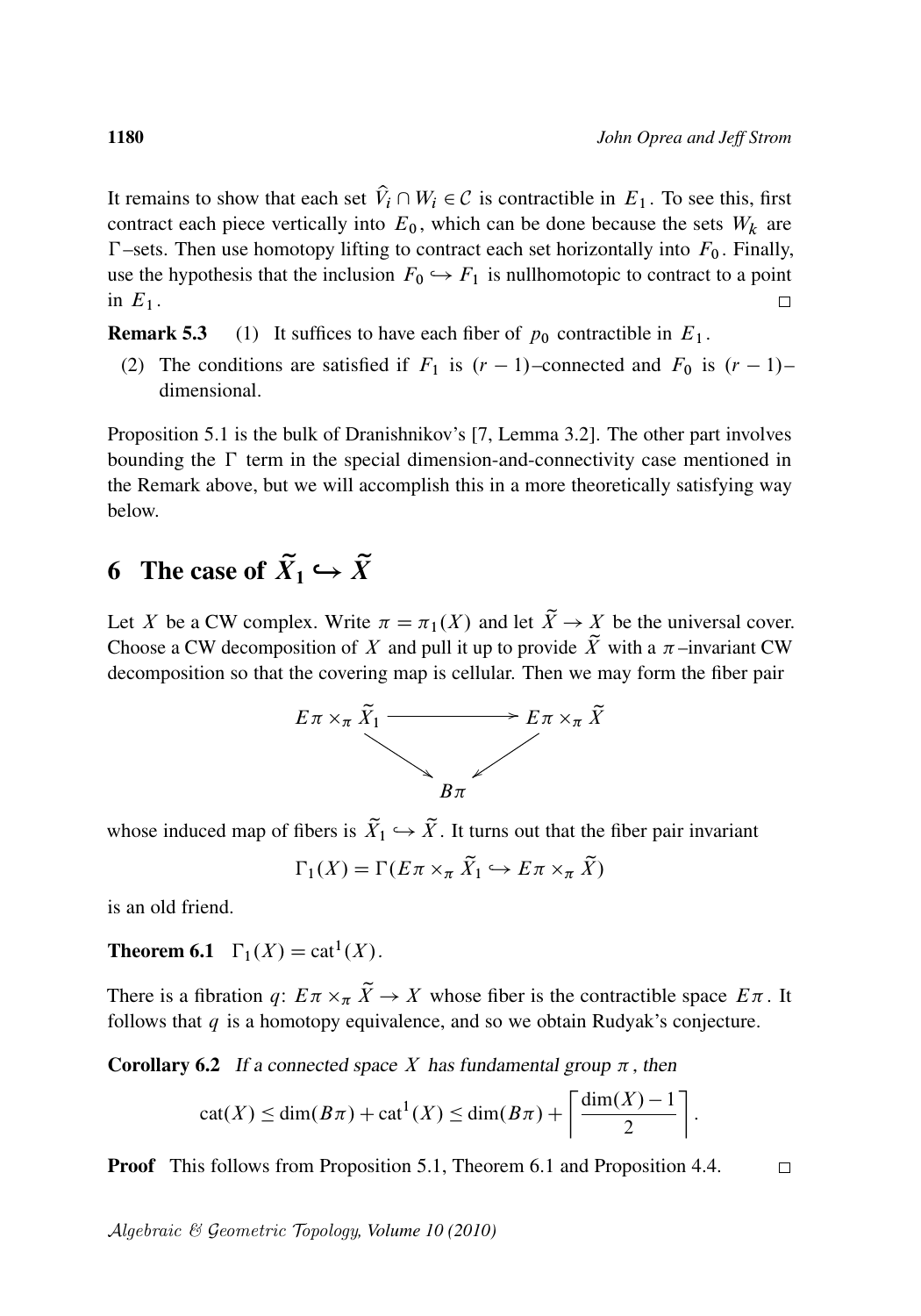**Proof of Theorem 6.1** Let us call an open set  $U \subseteq E \pi \times_{\pi} \tilde{X}$  a  $\Gamma_1$ -set if it can be deformed over  $B\pi$  into  $E\pi \times_{\pi} \tilde{X}_1$ ; and let us call a set  $U \subseteq X$  a cat<sup>1</sup>-set if it can be deformed in X into  $X_1$ .

Suppose  $U \subseteq X$  is a cat<sup>1</sup>-set; then let  $\tilde{U} = p^{-1}(U) \subseteq \tilde{X}$ . We show that  $E \pi \times_{\pi} \tilde{U} \subseteq$  $E \pi \times_{\pi} \tilde{X}$  is a  $\Gamma_1$ -set. To see this, first form the pullback squares



Since  $U \rightarrow X$  factors through  $X_1$  up to homotopy we may apply the homotopy lifting property to see that  $\tilde{U}$  factors through  $\tilde{X}_1$  up to  $\pi$ -equivariant homotopy. The claim follows because the Borel construction  $E \pi \times_{\pi} (-)$  is functorial and converts equivariant homotopies to homotopies over  $B_{\pi}$ .

If  $X = U_0 \cup U_1 \cup \cdots \cup U_n$  is a cat<sup>1</sup>-cover of X, then  $\widetilde{X} = \widetilde{U}_0 \cup \widetilde{U}_1 \cup \cdots \cup \widetilde{U}_n$  is a  $\pi$ –equivariant cover of  $\tilde{X}$ , and so

$$
E\pi \times_{\pi} \tilde{X} = (E\pi \times_{\pi} \tilde{U}_0) \cup (E\pi \times_{\pi} \tilde{U}_1) \cup \cdots \cup (E\pi \times_{\pi} \tilde{U}_n)
$$

is a  $\Gamma_1$ -cover of  $E \pi \times_{\pi} \tilde{X}$ . Thus  $\Gamma_1(X) \leq \text{cat}^1(X)$ .

Since the fibration  $q: E \pi \times_{\pi} \tilde{X} \to X$  with fiber  $E \pi$  is a homotopy equivalence, it has a section  $\sigma: X \to E \pi \times_{\pi} \tilde{X}$ . Let  $U \subseteq E \pi \times_{\pi} \tilde{X}$  be a  $\Gamma_1$ -set, and let  $V = \sigma^{-1}(U)$ . Then the diagram



commutes on the nose, except for the triangle, which commutes up to homotopy (over  $B\pi$ ). This shows that V is a cat<sup>1</sup>-set. Finally, if  $E\pi \times_{\pi} \tilde{X} = U_0 \cup U_1 \cup \cdots \cup U_n$ is a cover of  $E \pi \times_{\pi} \tilde{X}$ , by  $\Gamma_1$ -sets, then we may set  $V_k = \sigma^{-1}(U_k)$ , and  $X =$  $V_0 \cup V_1 \cup \cdots \cup V_n$  is a cat<sup>1</sup>-cover of X. Thus cat<sup>1</sup>(X)  $\leq \Gamma_1(X)$  which completes the proof of Theorem 6.1.  $\Box$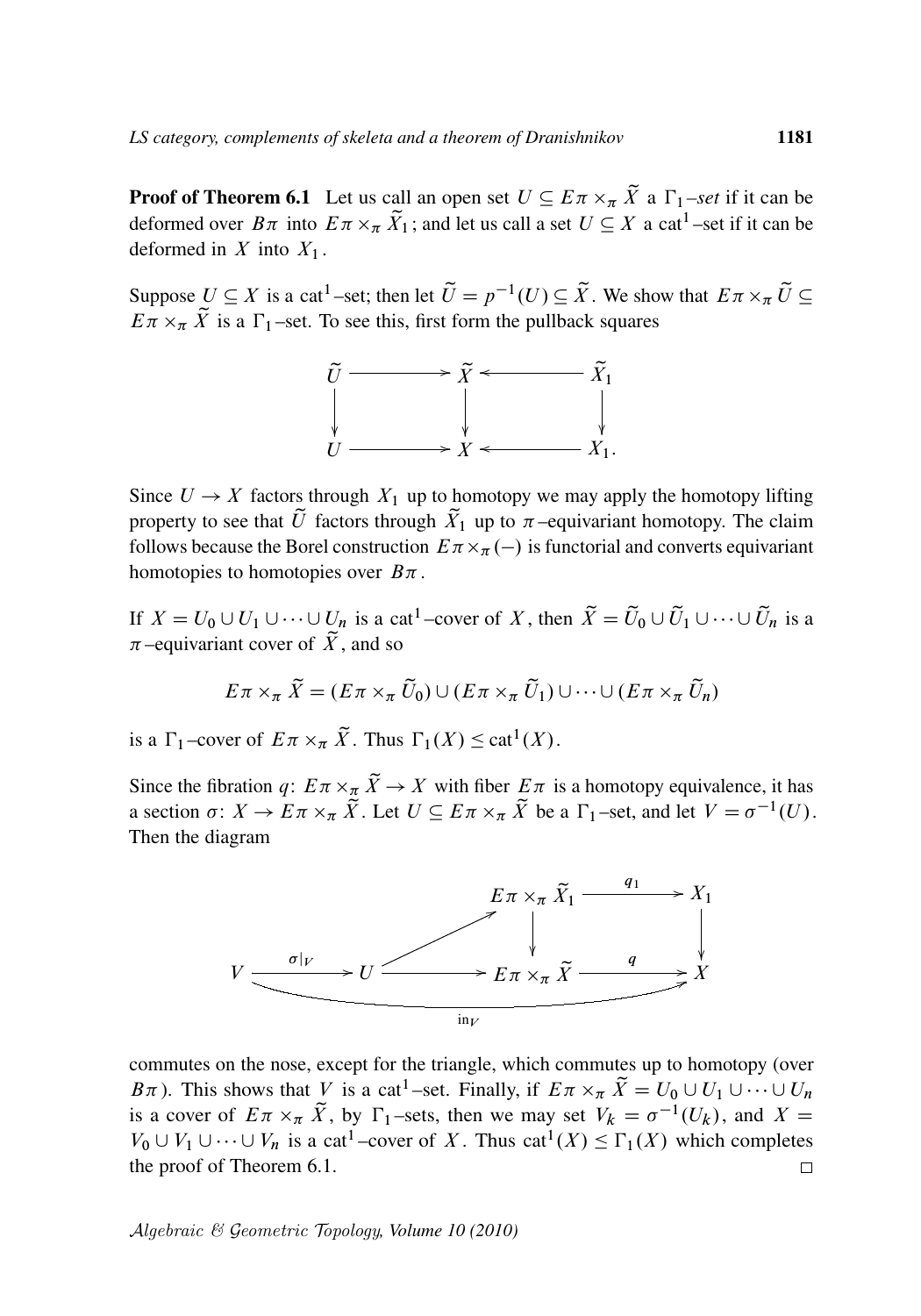#### 7 Some consequences for symplectic manifolds

A closed manifold  $X^{2n}$  is said to be *cohomologically symplectic* (or c-symplectic) if there is a class  $\omega \in H^2(X; \mathbb{R})$  such that  $\omega^n \in H^{2n}(X; \mathbb{R}) \cong \mathbb{R}$  is nontrivial. Every symplectic manifold is, of course, c-symplectic. Note that the standard cuplength and dimension inequalities for LS category imply that

$$
n \leq \mathrm{cat}(X) \leq 2n.
$$

We now compute the 1-category of c-symplectic manifolds.

**Proposition 7.1** A c-symplectic manifold  $(X^{2n}, \omega)$  has cat<sup>1</sup> $(X) = n = \frac{1}{2}$  dim(X).

**Proof** By Proposition 4.4, we have

$$
n \le \text{nil}(K) \le \text{cat}^1(K) \le \left\lceil \frac{\dim(K) - 1}{1 + 1} \right\rceil = \left\lceil \frac{2n - 1}{2} \right\rceil = n,
$$

since  $\omega \in K = \ker(H^*(X; \mathbb{R}) \to H^*(X_1; \mathbb{R})).$ 

Since  $\pi$  free implies dim $(B\pi) = 1$ , we obtain the following.

**Corollary 7.2** If  $(X^{2n}, \omega)$  is c-symplectic and  $\pi_1(X)$  is a free group, then  $n \leq$  $cat(X) \leq n+1$ .

Now, by the cuplength lower bound and the  $(\ddagger)$  upper bound, a simply connected c-symplectic manifold  $(X^{2n}, \omega)$  always has  $cat(X) = n = \frac{1}{2} dim(X)$ . Therefore, the estimate above is saying that the effect of a free fundamental group on category is minimal. By the result of Hillman discussed in the Introduction, 4–dimensional manifolds with free fundamental group have category 2, so the fundamental group has *no* effect on category in this special case.

A general c-symplectic manifold  $(X^{2n}, \omega)$  has cat $(X) = n + k$  for  $k \ge 0$ . Then, for  $\pi = \pi_1(X)$ , we have by Corollary 6.2,

$$
cat(X) \le dim(B\pi) + cat^{1}(X)
$$
  

$$
n + k \le dim(B\pi) + n
$$
  

$$
k \le dim(B\pi),
$$

and here we can see how a perturbation of LS category away from its value in the simply connected case constrains the fundamental group.

The strongest instance of this occurs for the symplectically aspherical c-symplectic manifolds. A manifold  $(X^{2n}, \omega)$  is a *symplectically aspherical* manifold if there is a

Algebraic & Geometric Topology*, Volume 10 (2010)*

 $\Box$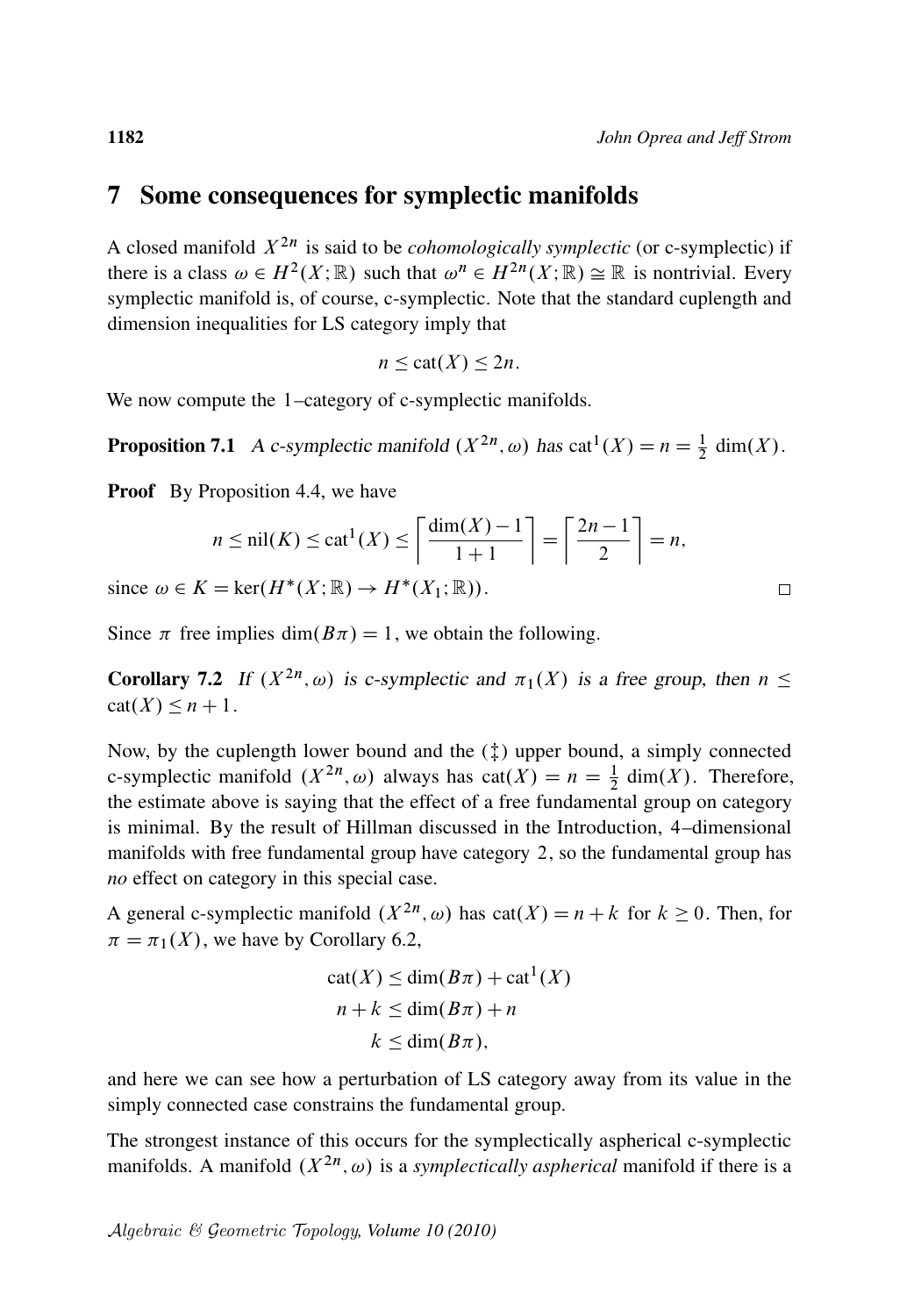class  $\tilde{\omega} \in H^2(K(\pi_1(X), 1))$  such that  $f^*(\tilde{\omega}) = \omega$ , where f is the classifying map of the universal cover. This has the immediate consequence that

$$
\dim(B\pi) \ge 2n = \dim(X).
$$

In particular (as shown in [14]) if  $\mathbb{Z}^k$  is the fundamental group of a symplectically aspherical (symplectic) manifold  $(X^{2n}, \omega)$ , then  $k \ge 2n$ . By [22], it is also true that  $cat(X) = 2n$ , so our estimate says little about this case. However, if the estimate ( $\star$ ) of the Problem 1.1 holds, then we recover the stronger result  $\dim(B\pi) \geq 2n$  as well.

Gompf has shown [11] that every finitely presented group occurs as the fundamental group of a closed symplectic manifold of dimension 4. However, taking restricted classes of symplectic manifolds can constrain the groups that are allowed as fundamental groups. By the discussion above, we see that a free group can never be the fundamental group of a symplectically aspherical manifold.

Let's consider another restricted class of symplectic (or c-symplectic) manifolds. Recall that Bochner's theorem restricts the class of manifolds possessing a nonnegative Ricci curvature metric to those having  $b_1(M) \leq \dim(M)$ , with equality holding only for a flat torus. This result was improved (even for manifolds with almost nonnegative Ricci curvature) in [18] to  $b_1(M) \leq \text{cat}(M)$ , again with equality only for a flat torus. Moreover, for c-symplectic manifolds, the inequality was even better.

**Theorem 7.3** [18] If  $(X^{2n}, \omega)$  is a closed c-symplectic manifold with infinite fundamental group and nonnegative Ricci curvature, then

$$
b_1(X) \le 2\text{cat}(X) - \text{dim}(X),
$$

where  $b_1(X)$  is the first Betti number.

This leads to an analogous estimate involving dim $(B\pi)$ .

**Theorem 7.4** If  $(X^{2n}, \omega)$  is a closed c-symplectic manifold with infinite fundamental group  $\pi$ , nonnegative Ricci curvature and satisfying ( $\star$ ), then

$$
b_1(X) \le 2\mathrm{cat}(X) - \dim(X) \le \dim(B\pi).
$$

**Proof** If  $\pi$  has infinite cohomological dimension, then there is nothing to prove, so suppose dim $(B\pi) < \infty$ .

$$
cat(X) \le \left\lceil \frac{\dim(B\pi) + \dim(X) - 1}{2} \right\rceil
$$
  

$$
\le \frac{\dim(B\pi)}{2} + n
$$
  

$$
2cat(X) - 2n \le \dim(B\pi).
$$

Algebraic & Geometric Topology*, Volume 10 (2010)*

 $\Box$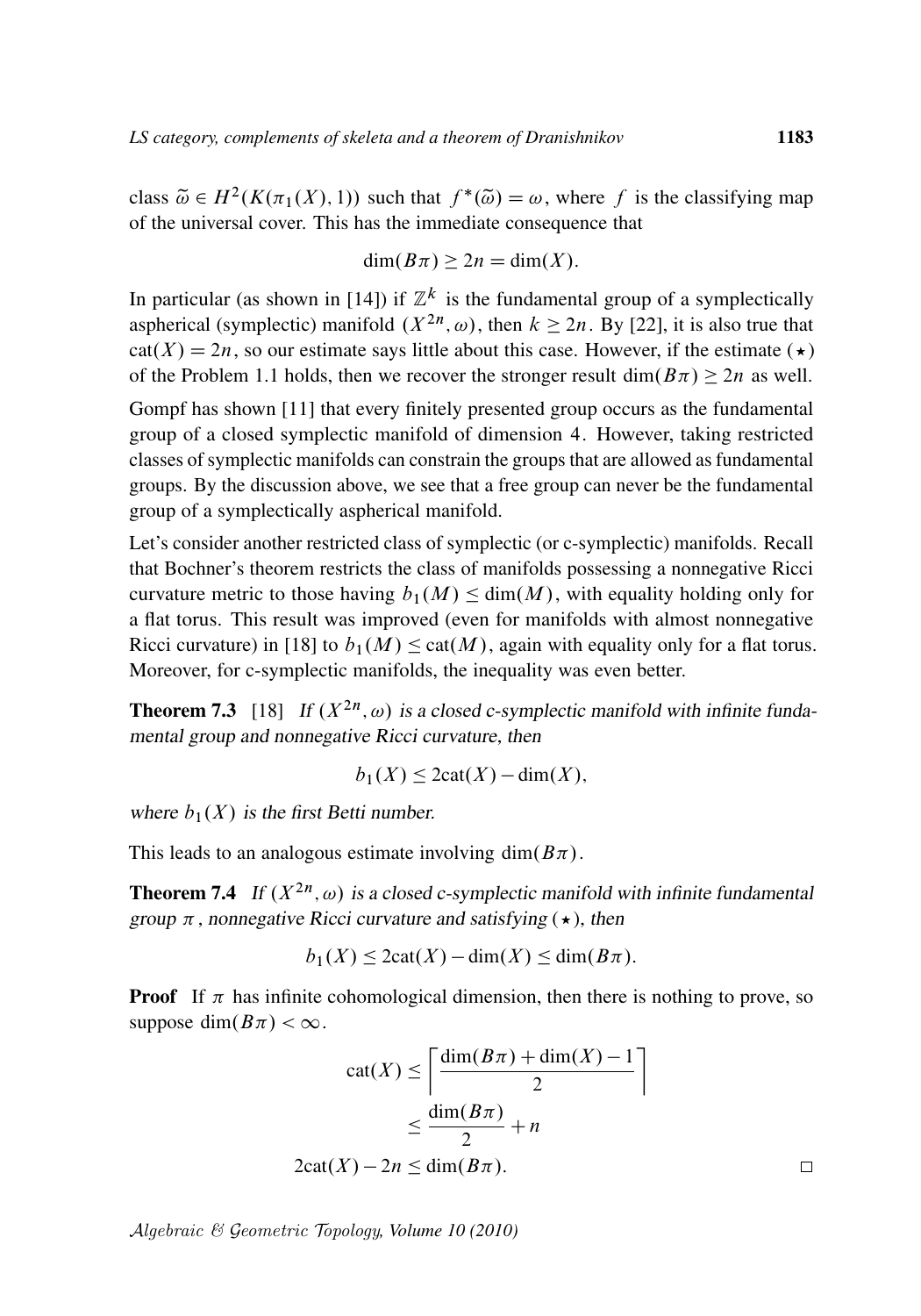In fact, the inequality  $b_1(X) \le \dim(B\pi)$  follows from the Cheeger–Gromoll splitting together with the fact that groups and finite index subgroups have the same cohomological dimension. The interest in the two inequalities is that  $2cat(X) - dim(X)$  fits in between.

Example 7.5 Prime examples of symplectic manifolds with nonnegative Ricci curvature are products  $X = T^{2k} \times \mathbb{C}P^{n-k}$ . It is easy to show that  $cat(T^{2k} \times \mathbb{C}P^{n-k}) = n+k$ . These products are, of course, instances of  $X = B\pi \times \mathbb{C}P^n$ , and if the estimate ( $\star$ ) of Problem 1.1 holds, then Theorem 7.4 is sharp since  $b_1(X) = 2k$ , dim $(X) = 2n$ ,  $cat(X) = n + k$  and  $dim(B\mathbb{Z}^{2k}) = 2k$ :

$$
2k \le 2(n+k) - 2n = 2k \le 2k.
$$

Therefore, we see that solving Problem 1.1 has interesting consequences.

#### **References**

- [1] **PS Alexandrov**, *Combinatorial topology. Vol. 1, 2 and 3*, Dover Publications, Mineola, NY (1998) MR1643155
- [2] **C Allday, J Oprea,** A c-symplectic free  $S^1$ -manifold with contractible orbits and  $cat = \frac{1}{2}$  *DIM*, Proc. Amer. Math. Soc. 134 (2006) 599–604 MR2176029
- [3] I Berstein, *On the Lusternik–Schnirelmann category of Grassmannians*, Math. Proc. Cambridge Philos. Soc. 79 (1976) 129–134 MR0400212
- [4] M Clapp, D Puppe, *Invariants of the Lusternik–Schnirelmann type and the topology of critical sets*, Trans. Amer. Math. Soc. 298 (1986) 603–620 MR860382
- [5] O Cornea, G Lupton, J Oprea, D Tanre´, *Lusternik–Schnirelmann category*, Math. Surveys and Monogr. 103, Amer. Math. Soc. (2003) MR1990857
- [6] A N Dranishnikov, *On the Lusternik–Schnirelmann category of spaces with* 2*– dimensional fundamental group*, Proc. Amer. Math. Soc. 137 (2009) 1489–1497 MR2465675
- [7] A N Dranishnikov, *The Lusternik–Schnirelmann category and the fundamental group*, Algebr. Geom. Topol. 10 (2010) 917–924
- [8] A N Dranishnikov, M G Katz, Y B Rudyak, *Small values of the Lusternik– Schnirelmann category for manifolds*, Geom. Topol. 12 (2008) 1711–1727 MR2421138
- [9] A N Dranishnikov, Y B Rudyak, *On the Berstein–Svarc theorem in dimension 2*, Math. Proc. Cambridge Philos. Soc. 146 (2009) 407–413 MR2475974
- [10] J C Gómez-Larrañaga, F González-Acuña, *Lusternik–Schnirelmann category of* 3– *manifolds*, Topology 31 (1992) 791–800 MR1191380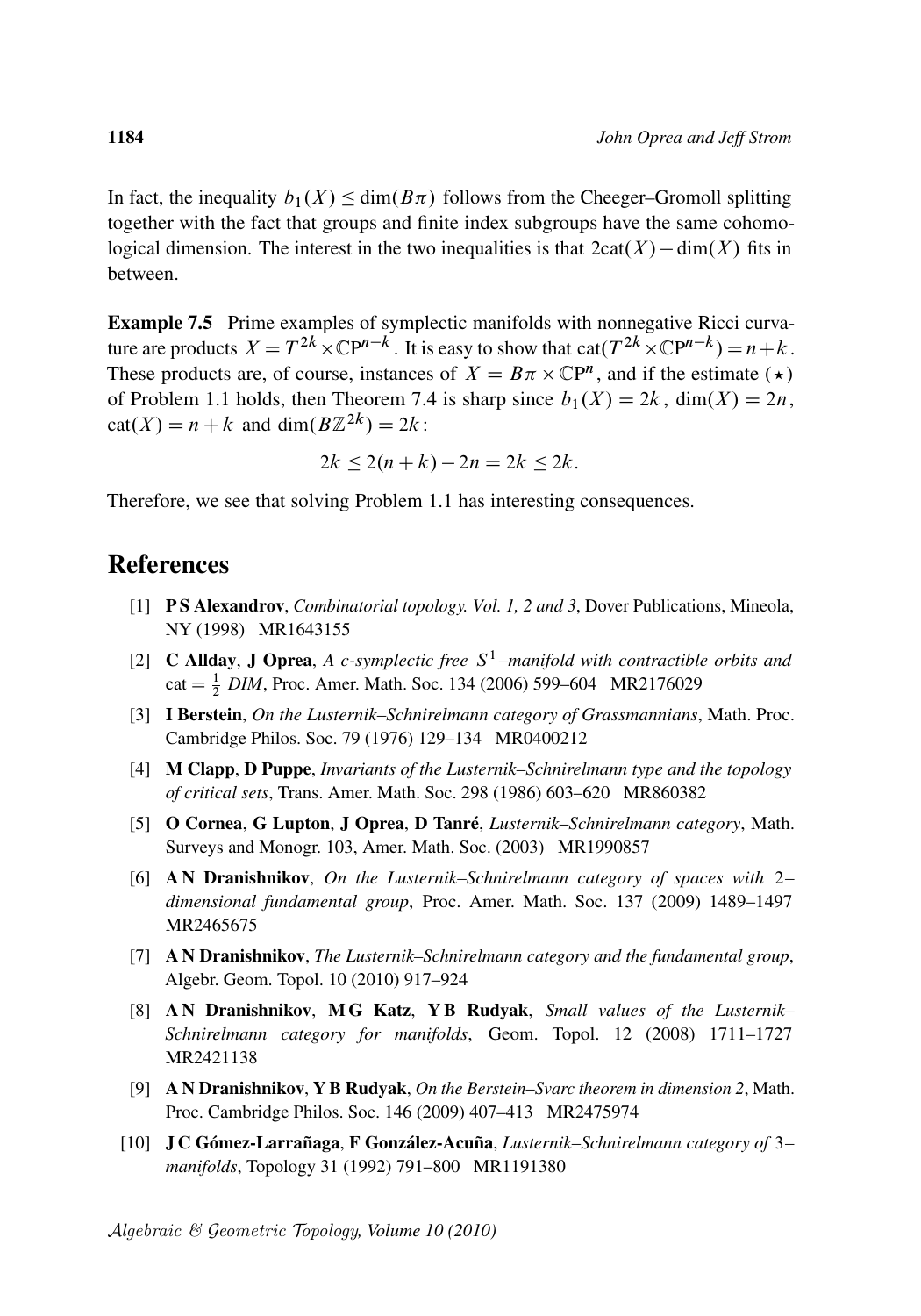- [11] **RE Gompf**, *A new construction of symplectic manifolds*, Ann. of Math. (2) 142 (1995) 527–595 MR1356781
- [12] D P Grossman, *An estimation of the category of Lusternik–Shnirelman*, C. R. (Doklady) Acad. Sci. URSS (N.S.) 54 (1946) 109-112 MR0018820
- [13] J A Hillman, PD<sup>4</sup> *–complexes with free fundamental group*, Hiroshima Math. J. 34 (2004) 295–306 MR2120518
- [14] **R Ibáñez, J Kędra, Y Rudyak, A Tralle,** *On fundamental groups of symplectically aspherical manifolds*, Math. Z. 248 (2004) 805–826 MR2103543
- [15] A Lundell, S Weingram, *The topology of CW complexes*, Univ. Ser. Higher Math. VIII, Van Nostrand Reinhold, New York (1969)
- [16] T Matumoto, A Katanaga, *On* 4*–dimensional closed manifolds with free fundamental groups*, Hiroshima Math. J. 25 (1995) 367–370 MR1336904
- [17] R Nendorf, N Scoville, J Strom, *Categorical sequences*, Algebr. Geom. Topol. 6 (2006) 809–838 MR2240916
- [18] J Oprea, *Category bounds for nonnegative Ricci curvature manifolds with infinite fundamental group*, Proc. Amer. Math. Soc. 130 (2002) 833–839 MR1866039
- [19] J Oprea, Y Rudyak, *Detecting elements and Lusternik–Schnirelmann category of* 3*– manifolds*, from: "Lusternik–Schnirelmann category and related topics (South Hadley, MA, 2001)", (O Cornea, G Lupton, J Oprea, D Tanré, editors), Contemp. Math. 316, Amer. Math. Soc. (2002) 181–191 MR1962163
- [20] P A Ostrand, *Dimension of metric spaces and Hilbert's problem* 13, Bull. Amer. Math. Soc. 71 (1965) 619–622 MR0177391
- [21] F Roth, *On the category of Euclidean configuration spaces and associated fibrations*, from: "Groups, homotopy and configuration spaces", (N Iwase, T Kohno, R Levi, D Tamaki, J Wu, editors), Geom. Topol. Monogr. 13, Geom. Topol. Publ., Coventry (2008) 447–461 MR2508218
- [22] Y B Rudyak, J Oprea, *On the Lusternik–Schnirelmann category of symplectic manifolds and the Arnold conjecture*, Math. Z. 230 (1999) 673–678 MR1686579
- [23] H Seifert, W Threlfall, *Seifert and Threlfall: a textbook of topology*, Pure and Applied Math. 89, Academic Press, New York (1980) MR575168 With a preface by Joan S Birman, With "Topology of 3–dimensional fibered spaces" by Seifert
- [24] **B Strom**, Personal communication (2008)
- [25] J Strom, *Lusternik–Schnirelmann category of spaces with free fundamental group*, Algebr. Geom. Topol. 7 (2007) 1805–1808 MR2366179
- [26] A S Švarc, *The genus of a fibered space*, Trudy Moskov. Mat. Obšč. 10 (1961) 217–272 MR0154284